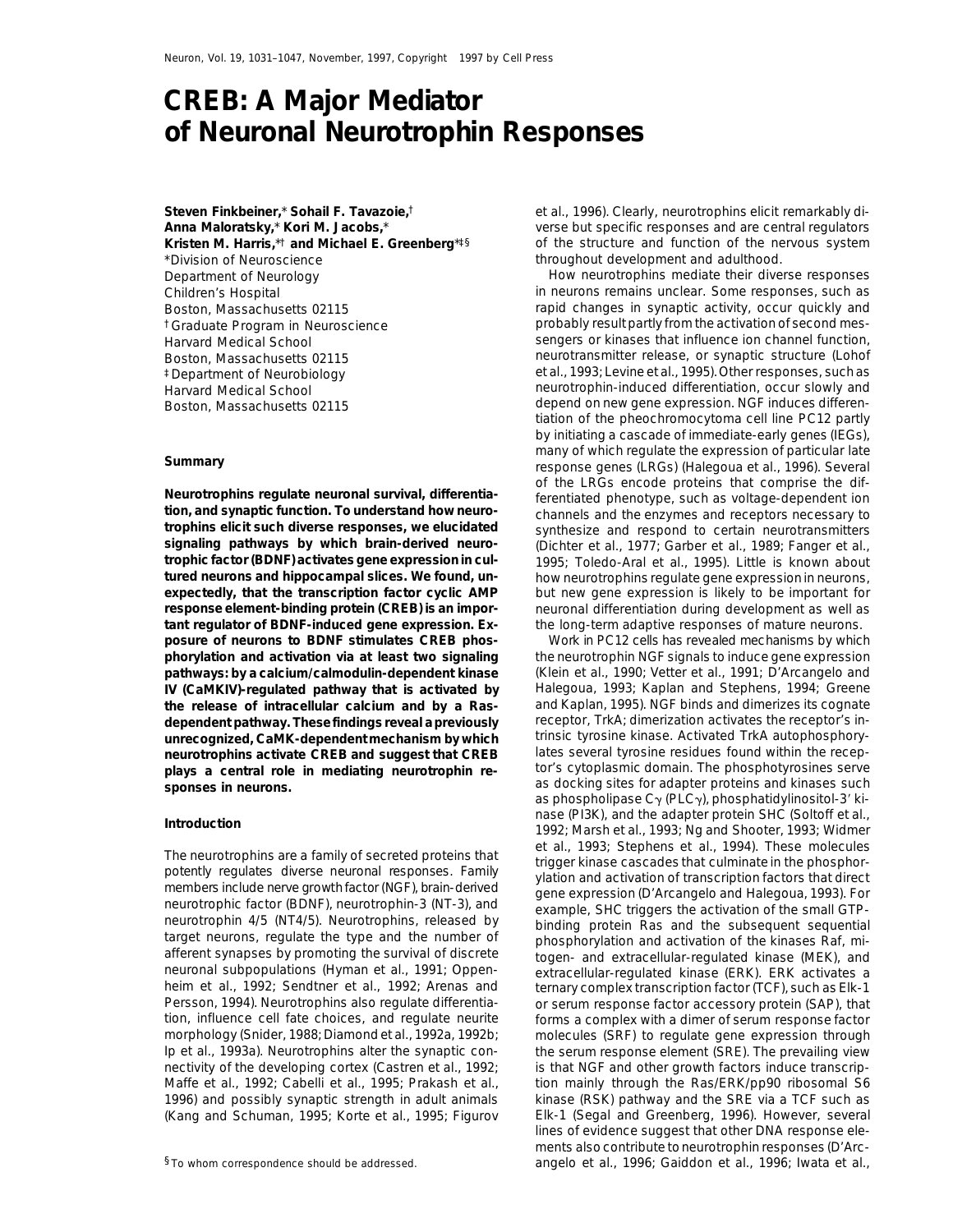1996). In PC12 cells, neurotrophins transactivate cyclic promoter. After transfection of these reporter genes into AMP response element-binding protein (CREB) by in- neurons, we analyzed their ability to mediate BDNFducing its phosphorylation on a critical residue (Ser-133) induced transcription by RNase protection assays. The that enables CREB to mediate gene expression cooper- c-*fos* promoter contains several DNA elements that conatively (Bonni et al., 1995). Nevertheless, in neurons, it trol stimulus-induced gene transcription, including an remains unknown how neurotrophins activate CREB or SRE located approximately 300 nucleotides 5' of the whether CREB plays a role in neurotrophin-mediated initiation start site and a Ca/CRE located approximately

cific neuronal responses, we sought to identify the sig- the transfected and endogenous c-*fos* in neurons. When naling pathways that mediate BDNF-induced gene ex-<br>
neurons were transfected with a c-fost epoper plasming pathways that consider the same specific particle is the same that the same specific particle is all the same speci

ceptors with gene expression, we traced signaling path- induces c-*fos* transcription by a cooperative mechanism ways in reverse from a reporter gene, c-*fos*, back to the final depends on interactions between CREB and tran-<br>receptor that initially triggered c-*fos* induction. The c-*fos* scription factors bound at other DNA regulato receptor that initially triggered c-*fos* induction. The c-*fos* scription factors bound at other DNA regulatory ele-<br>Rene is a useful reporter because its message levels such as the SRE (Bonni et al., 1995). To test gene is a useful reporter because its message levels are low basally, and they increase rapidly and robustly whether the Ca/CRE is sufficient to mediate BDNF re-<br>upon neurotrophin stimulation. Notably, neurotrophins sponses in neurons, we used a reporter gene (pAF42.Ca/ sponses in neurons, we used a reporter gene (pAF42.Ca/<br>induce c-*fos* transcription by pathways that do not re-<br>quire new protein synthesis. Thus, c-*fos* levels represent stream of the minimal promoter. The presence of th quire new protein synthesis. Thus, c-*fos* levels represent stream of the minimal promoter. The presence of the<br>a sensitive measure of the immediate activity of the Ca/CRE restored BDNF-induced transcription to pAF42, a sensitive measure of the immediate activity of the Ca/CRE restored BDNF-induced transcription to pAF42,<br>pathways that culminate in c-*fos* transcription. In corti- suggesting that the Ca/CRE is capable of conferring pathways that culminate in c-fos transcription. In cortical neurons, we have assayed c-fos induction by BDNF BDNF responses in neurons. This result also suggests following specific genetic and pharmacological manipu- that Ca/CRE-mediated BDNF responses do not require lations of candidate pathway components. This ap- cooperation between proteins bound to the Ca/CRE and proach has enabled us to deduce sequentially the DNA proteins bound to other response elements such as the elements such as the elements such as the elements such as the elements such as the elements within the c-fos promo elements within the c-fos promoter that mediate BDNF responses, the transcription factors that bind to these minimal promoter was also sufficient to mediate BDNFpromoter elements, and the kinase cascades activated induced c-*fos* transcription in neurons, indicating that by BDNF that culminate in the phosphorylation and acti- while the SRE is not essential for a BDNF response, this vation of the critical transcription factors. element can confer a transcriptional response to BDNF

We deduced the DNA regulatory elements that mediate plays a central role in mediating BDNF-induced c-fos BDNF responses in neurons by assaying the transcrip- transcription. However, these conclusions are based on tional responsiveness of a series of c-*fos* reporter plas- experiments using reporter constructs in which large mids under the control of portions of the wild-type c-*fos* portions of the c-*fos* promoter have been deleted or the

gene expression (Ip et al., 1993b). 60 nucleotides 5' of the initiation start site. We first To begin to understand how neurotrophins elicit spe- tested whether BDNF induced the expression of both

does not confer growth factor responses on its own but **Results** has been well characterized as a mediator of cAMP and To characterize mechanisms that link neurotrophin re-<br>Case To characterize mechanisms that link neurotrophin re-<br>induces c-fos transcription by a cooperative mechanism<br>mechanism (Figure 1A).

**Promoter Requirements** The preceding experiments suggest that the Ca/CRE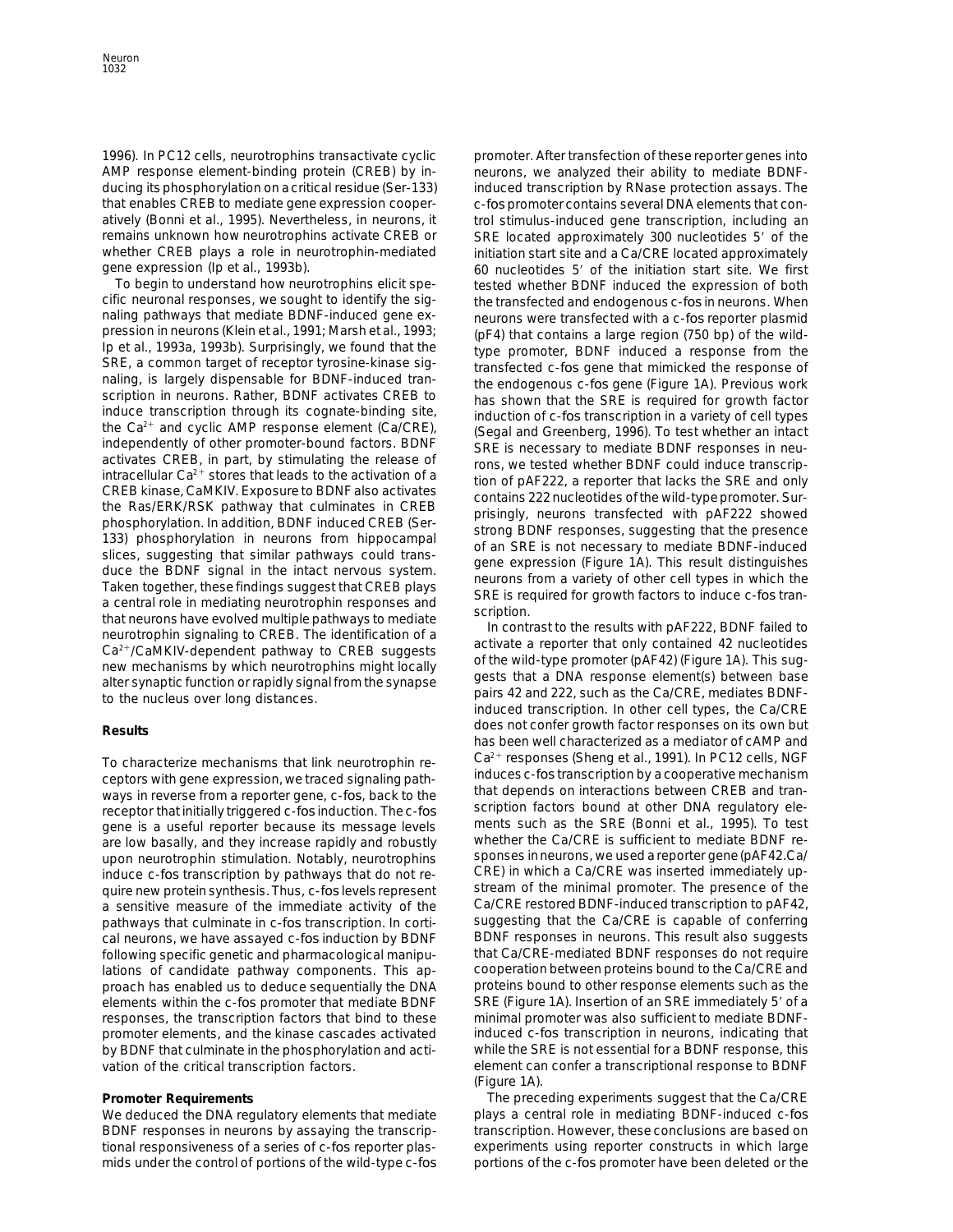

Figure 1. BDNF Induces Gene Transcription in Neurons through the Calcium and Cyclic AMP Response Element (Ca/CRE) via CREB

(A) RNase protection analysis shows BDNF responses from primary cortical neurons transfected with reporter plasmids that contain the human c-*fos* (fos<sup>n</sup>) gene under the control of different portions of the wild-type promoter (see text for details). The c-*fos* probe protects the transfected fos<sup>h</sup> transcript and a smaller fragment of the endogenous rat c-*fos* (fos<sup>r</sup>) transcript. The α-globin gene is cotransfected and probed as an internal control for transfection efficiency and RNA recovery. Neurons were either left untreated (-) or stimulated with BDNF (50 ng/ ml) for 1 hr before lysis. BDNF robustly induced fos<sup>h</sup> transcription in neurons transfected with a reporter (pF4) that contains the wild-type promoter (B) (lanes 1 and 2) or a reporter (pF222) in which the SRE has been deleted (lanes 3 and 4) but not a reporter (pAF42) in which the Ca/CRE has also been deleted and only 42 bp of the promoter 5' of the start site remain (lanes 5 and 6). Insertion of either a minimal Ca/CRE sequence (lane 7) or SRE sequence (lane 8) 5' of the inactive promoter (pAF42.SRE) restores the ability of BDNF to stimulate c-*fos*h transcription. Similar results were obtained from three separate experiments.

(B) The Ca/CRE is an important mediator of BDNF responses in the context of the full promoter. An RNase protection analysis shows neuronal BDNF responses mediated by transfected reporter constructs that express a fusion gene of c-*fos* and choline acetyl transferase gene under the control of mutated or wild-type portions of the c-*fos* promoter (fosCAT, see text and Figure 1A legend for details). Neurons were either left untreated (-) or stimulated with BDNF (50 ng/ml) for 1 hr before lysis. BDNF robustly induced fosCAT transcription from a reporter under the control of a portion of the wild-type promoter (356 bp 5' of the initiation start site) (B) (lanes 1 and 2: 8.7-  $\pm$  0.2-fold induction). BDNF induced 36% less fosCAT message levels from neurons transfected with SREm.fosCAT, a reporter in which the SRF-binding site has been mutated (lane 3: 5.9-  $\pm$  1-fold induction). CREm.fosCAT, a reporter in which the CREB-binding site has been mutated, mediated 62% less BDNF-induced fosCAT expression than the wild-type promoter (lane 4: 3.9-  $\pm$  1-fold induction; ANOVA, p < 0.03).

(C) BNDF rapidly induces phosphorylation of Ser-133 of CREB (PCREB) and tyrosine phosphorylation of ERK2 in cortical neurons. Neurons were stimulated with BDNF (50 ng/ml) for the indicated times, lysed, and subjected to Western analysis either with an antibody that specifically recognizes the Ser-133-phosphorylated form of CREB (anti-PCREB) or anti-phosphotyrosine antibodies (4G10 and PY20). The identity and phosphorylation state of ERK2 was confirmed independently using an antibody specifically developed against the phosphorylated form of ERK (anti-phosphoERK2). These findings have been repeated in four similar experiments.

(D and E) BDNF rapidly induces phosphorylation of Ser-133 of CREB within the nucleus of cortical neurons. Neurons were left unstimulated (D) or stimulated (E) with BDNF (50 ng/ml) for 15 min, fixed, probed with the anti-PCREB antibody, and visualized using diaminobenzidine (DAB) staining. This staining pattern occurred in three separate experiments. Scale bar = 20  $\mu$ m.

(F) BDNF mediates gene expression through CREB. RNase protection assays show that cotransfection and expression of a dominant-interfering CREB mutant (CREBM1, lane 3) blocks fos<sup>h</sup> transcription through the Ca/CRE by BDNF, whereas the empty parent vector does not block BDNF responses (lanes 1 and 2). BDNF-induced gene expression could be reconstituted within neurons by cotransfecting the altered binding site mutant, GAL4CREB, and a fos<sup>h</sup> reporter with five GAL4 sites inserted 5' of the minimal promoter of pAF42 (lanes 4 and 5). By contrast, cotransfection of the GAL4 DNA-binding domain alone without the rest of the CREB moiety or cotransfection with a Ser-133 mutant of GAL4CREB fails to mediate BDNF-induced transcription (lanes 6–9). Similar results were obtained in duplicate experiments.

relative to the initiation start site of transcription. These wanted to test whether the Ca/CRE is an important meperturbations could disturb protein–protein interactions diator of BDNF-induced c-*fos* transcription by using reat sites besides the SRE or Ca/CRE that normally govern porter constructs that contain small mutations in either

responsive c-*fos* promoter elements have been moved transcription within the c-*fos* promoter. Therefore, we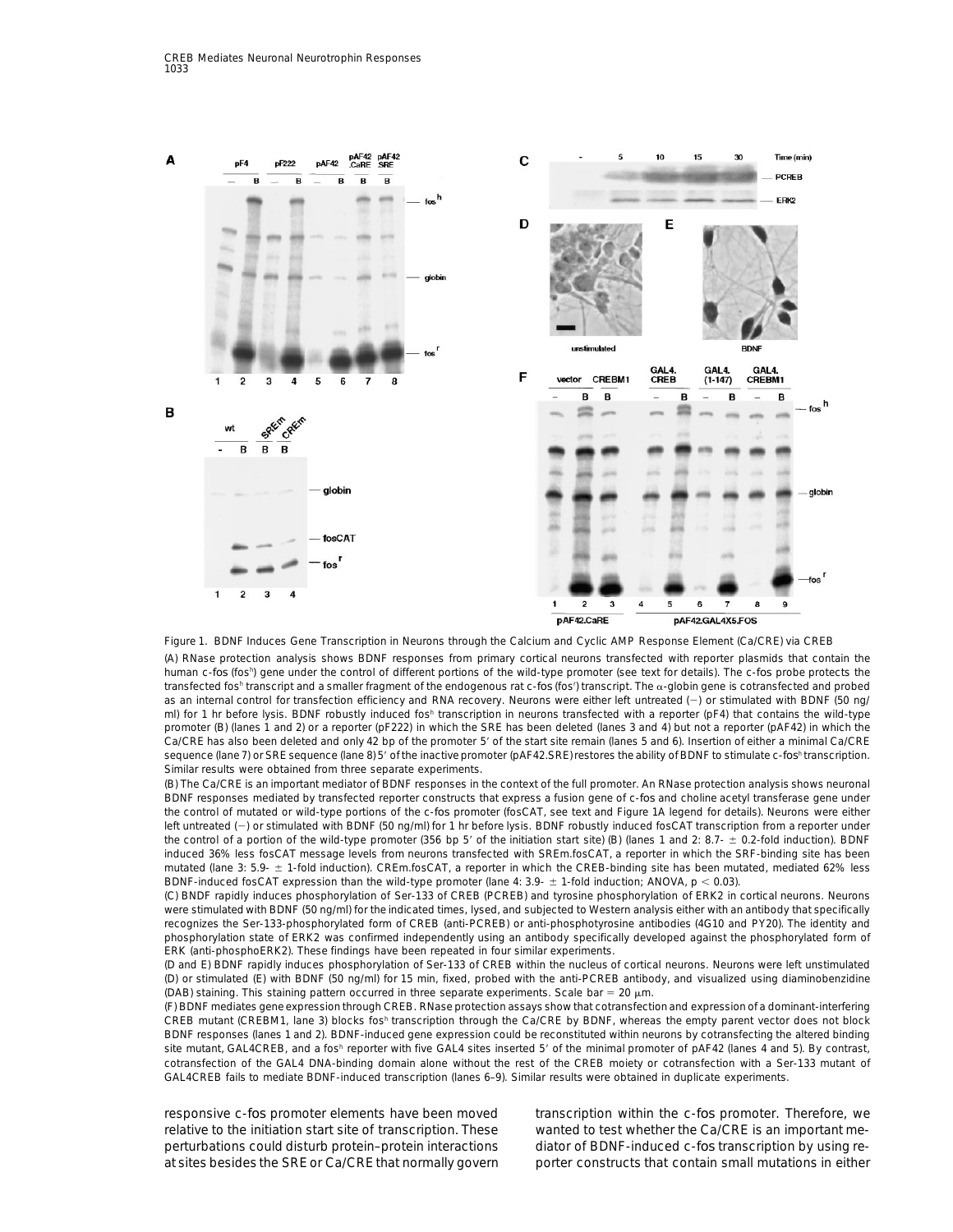the Ca/CRE or SRE within the context of the full pro- to the Ca/CRE (Ginty et al., 1993). In cortical neurons, moter. We compared, by RNase protection assay, BDNF BDNF robustly induced CREB (Ser-133) phosphorylaresponses mediated by neurons transfected with report- tion within minutes of stimulation, confirming previous ers that express a portion of the c-*fos* gene fused to findings (Figures 1C–1E) (Bonni et al., 1995). the choline acetyl transferase gene (fosCAT) under the Having found that CREB is present in the nuclei of regulation of either wild type or subtly mutated forms cultured neurons and is robustly phosphorylated in reof the c-*fos* promoter (Graham and Gilman, 1991; Bonni sponse to BDNF, we next sought to determine whether et al., 1995). Figure 1B shows that BDNF robustly in- binding of endogenous CREB to the Ca/CRE was reduces fosCAT transcription in neurons transfected with quired for BDNF-induced pAF42.Ca/CRE-dependent the reporter containingthe wild-type promoter (compare transcription. We tested whether cotransfection and lanes 1 and 2). Small in-context mutations in the SRE overexpression of a mutant form of CREB (CREBM1) land and CREB (CREBM1) (CCATATTAGG to ggATATTAcc: SREm.FosCAT) that that lacks the essential Ser-133 site necessary for CREB<br>disrupt SRE binding reduced by one-third the levels activation would affect BDNF-induced transcription of disrupt SRF binding reduced by one-third the levels activation would affect BDNF-induced transcription of<br>of fosCAT induced by BDNF (compare lanes 2 and 3) pAF42.Ca/CRE. CREBM1 has been previously shown to of fosCAT induced by BDNF (compare lanes 2 and 3). pAF42.Ca/CRE. CREBM1 has been previously shown to<br>Disruption of CRFB binding by mutating the Ca/CRF function as a dominant negative, attenuating stimulus-Disruption of CREB binding by mutating the Ca/CRE function as a dominant negative, attenuating stimulus-<br>from CACTGCATC, to gAgTcgATC: CREm EosCAT) induced CRE-dependent transcription in other cell types (from CACTGCATC to gAgTcgATC: CREm.FosCAT) induced CRE-dependent transcription in other cell types<br>reduced by half BDNF-induced fosCAT transcription (Bonni et al., 1995). We found that BDNF failed to in-<br>(compare lanes 2 a within the Ca/CRE, in the context of the full promoter,<br>
creation of with equivalent amounts of the empty<br>
cignificantly reduced RDNE induced c for transcription vector (Figure 1F). We obtained similar results using

significantly reduced BDNF-induced c-fos transcription<br>
strongly suggests that the Ca/CRE itself and likely pro-<br>
a different CREB in untain (KCREB), in which the DNA-<br>
teins bound directly to the Ca/CRE contribute to BDNF c-fos promoter may be a property specific to neurons.<br>
We have found that the Ca/CRE alone can mediate NGF-<br>
induced c-fos transcription in TrkA-transfected cortical<br>
neurons but not in wild-type PC12 cells or TrkA-trans-<br> rated) (S. F. and M. E. G., unpublished data). This sug-<br>gests that intrinsic differences between neurons and PC12 cells rather than stimulus-specific differences be-<br>proper to the GAL4 site within the promoter of pAF42.GA tween neurotrophins enable CREB, in neurons, to medi-<br>ate transcription independently of other response ele-<br>transfected pAF42.GAL4X5.FOS reporter only if GAL4-

response element in neurons and that mutations suffi- dogenous leucine zipper-containing transcription faccient to disrupt CREB binding reduce BDNF responses, tors, it remained possible that GAL4CREB might affect we set out to define the transcriptional regulators that BDNF-induced transcription through interactions with bind to the Ca/CRE and mediate BDNF-induced c-fos other endogenous transcription factors (Bonni et al., transcription. A variety of transcription factors can bind 1995). Thus, it was possible that GAL4CREB could functo the Ca/CRE, including CREB, activating transcription tion partly by recruiting to the pAF42.GAL4X5.FOS pro-<br>factor-1 (ATF-1), and the CCAAT enhancer-binding pro- moter endogenous transcription factors that were imtein β (C/EBPβ) (Liu et al., 1993; Alberini et al., 1994; portant for BDNF-induced transcription. To test whether<br>Kobayashi and Kawakami, 1995). Gel-shift assays have CREB alone is sufficient to mediate BDNF responses. established that thetranscription factor CREB is present we mutated the leucine zipper of GAL4CREB (GAL4-

ate transcription independently of other response ele-<br>ments within the c-*fos* promoter. there is promotered and only if the GAL4CREB CREB was cotransfected and only if the GAL4CREB had a functional Ser-133 site (Figure 1F). Thus, BDNF

CREB: A Major Mediator of induces c-fos transcription through CREB in a Ser-133-<br>
Meurotrophin Responses<br>
Having shown that the Ca/CRE is a key neurotrophin might enable it to form homo- or heterodimers with en-<br>
Having sh other endogenous transcription factors (Bonni et al., moter endogenous transcription factors that were im-CREB alone is sufficient to mediate BDNF responses, in nuclear extracts prepared from neurons and binds CREBALZ). We found that BDNF remained able to induce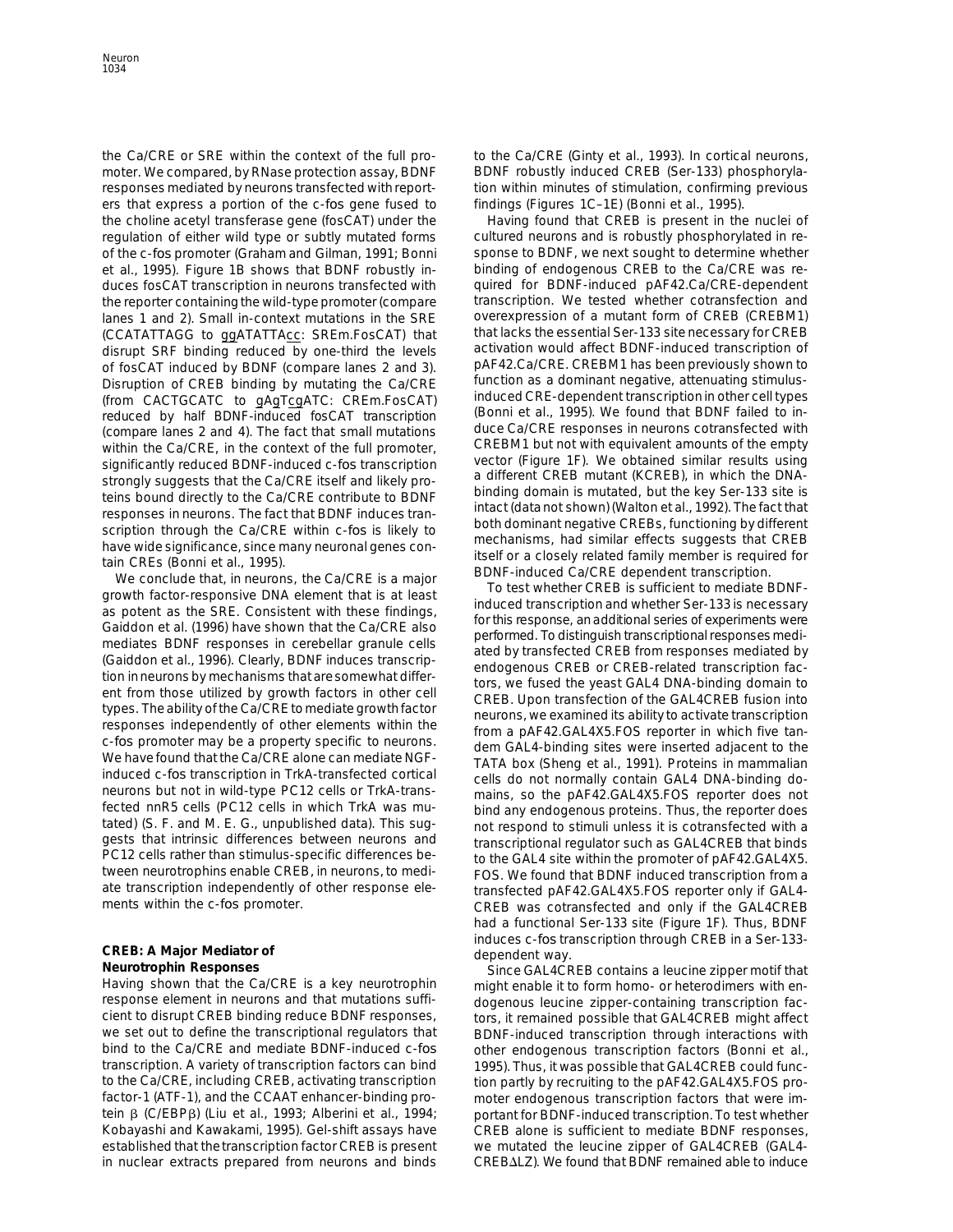

transcription from pAF42.GAL4X5.FOS but at reduced with an expression plasmid for the marker,  $\beta$ -galactosicient to mediate a portion of the growth factor response ever, neurons transfected with CREBM1 showed minifor full growth factor-mediated gene expression.  $(ANOVA, p < 0.0001)$  (Figure 2K). To assess for the possi-

endogenous c-*fos* gene. Reporter genes could differ the transfection marker LacZ. We found that there were from endogenous genes in ways (e.g., interactions with no statistically significant differences between levels of chromatin) that might alter their respective transcrip- LacZ within neurons transfected with empty vector or tional responses. Therefore, we sought to test the role CREBM1 (Figure 2K). Since LacZ is constitutively exnant-interfering CREB expression (CREBM1) on BDNF- to days of measurement and might, therefore, be sensiinduced c-fos<sup>r</sup> expression. Since our method for intro-<br>tive to nonspecific blockade of gene expression or to percentage of neurons, we assayed the level of BDNF- that CREBM1 specifically blocks BDNF-induced Fos exlabeling with an anti-Fos antibody and quantitatively suggests that CREBM1 specifically interferes with the measuring immunofluorescence by confocal micros- pathways that mediate BDNF-induced expression of en-

Figure 2. CREB Is a Critical Mediator of BDNF Responses by the Endogenous Gene Cortical neurons were transfected with an expression plasmid for  $\beta$ -galactosidase (LacZ) and either the empty vector (pRcRSV) or an expression plasmid for dominant-interfering CREB (pRcRSVCREBM1). Two days after transfection, some neurons were left unstimulated and others were stimulated with BDNF (50 ng/ml) for 90 min. After stimulation, neurons were fixed and immunostained against Fos and LacZ (A–J). Transfected neurons typically showed very little Fos immunostaining in the absence of stimulation ([A] and [F], solid white arrow) but in response to BDNF (50 ng/ ml), both transfected ([B] and [G], hollow white arrow) and untransfected ([B] and [G], solid white arrow) neurons show striking Fos immunoreactivity. By contrast, neurons transfected with CREBM1 showed minimal BDNF responses ([C], [H] and [D], [I], hollow arrows), although neighboring untransfected neurons showed robust BDNF-induced Fos expression ([C], [H] and [D], [I], solid arrows). These experiments were repeated on over 1000 cells in four different cultures using two different lots of two different c-*fos* antibodies. Fos immunostaining could be largely blocked by preincubation with a 10-fold excess of the peptide against which the antibody was raised (E and J). Scale bar =  $20 \mu m$  (F). Quantitative confocal microscopy showed that cotransfection of CREBM1 (but not empty vector) significantly reduced (double asterisks  $=$  $p < 0.0001$ , ANOVA) BDNF-induced Fos levels while not affecting the expression of the transfection marker, LacZ ([K]; see text for details).

levels (GAL4CREB [6.6- $\pm$  2-fold] versus GAL4CREB $\Delta$ LZ dase (LacZ), along with either the expression vector  $[4.1 - \pm 2$ -fold], n = 3, p < 0.01 by two-tailed t test). for CREBM1 or the corresponding empty vector and Since CREB mediates responses in the absence of its compared BDNF responses by performing Fos and LacZ leucine zipper, we conclude that CREB itself, rather than immunocytochemistry and quantitative confocal microsanother dimerization partner, is sufficient to mediate copy (Figures 2A–2J). We found that BDNF induced Fos BDNF-induced c-*fos* transcription in neurons. Thus, expression in untransfected neurons or neurons neurons appear to be a cell type in which CREB is suffi-<br>transfected with the empty vector  $(3.7 - \pm 0.9 - 0.9)$  howand is required together with other transcription factors mal BDNF-induced Fos expression (1.1-  $\pm$  0.2-fold) We next wanted to test whether the CREB- and bility that CREBM1 might be blocking c-*fos* expression Ca/CRE-dependent pathways revealed by reporter gene by nonspecific mechanisms such as affecting neuronal assays also mediate BDNF-induced transcription of the health, we also quantitated the immunofluorescence of that CREB plays in mediating BDNF responses of the pressed but is turned over at moderate rates, levels of endogenous c-*fos* gene by testing the effect of domi- LacZ likely reflect cumulative expression within hours ducing CREBM1 succeeds in transfecting only a small the general health of the cell over that period. The fact induced c-*fos* expression in single neurons by immuno- pression without affecting gene expression generally copy (Niswender et al., 1995). We transfected neurons dogenous Fos. Together, the reporter gene and Fos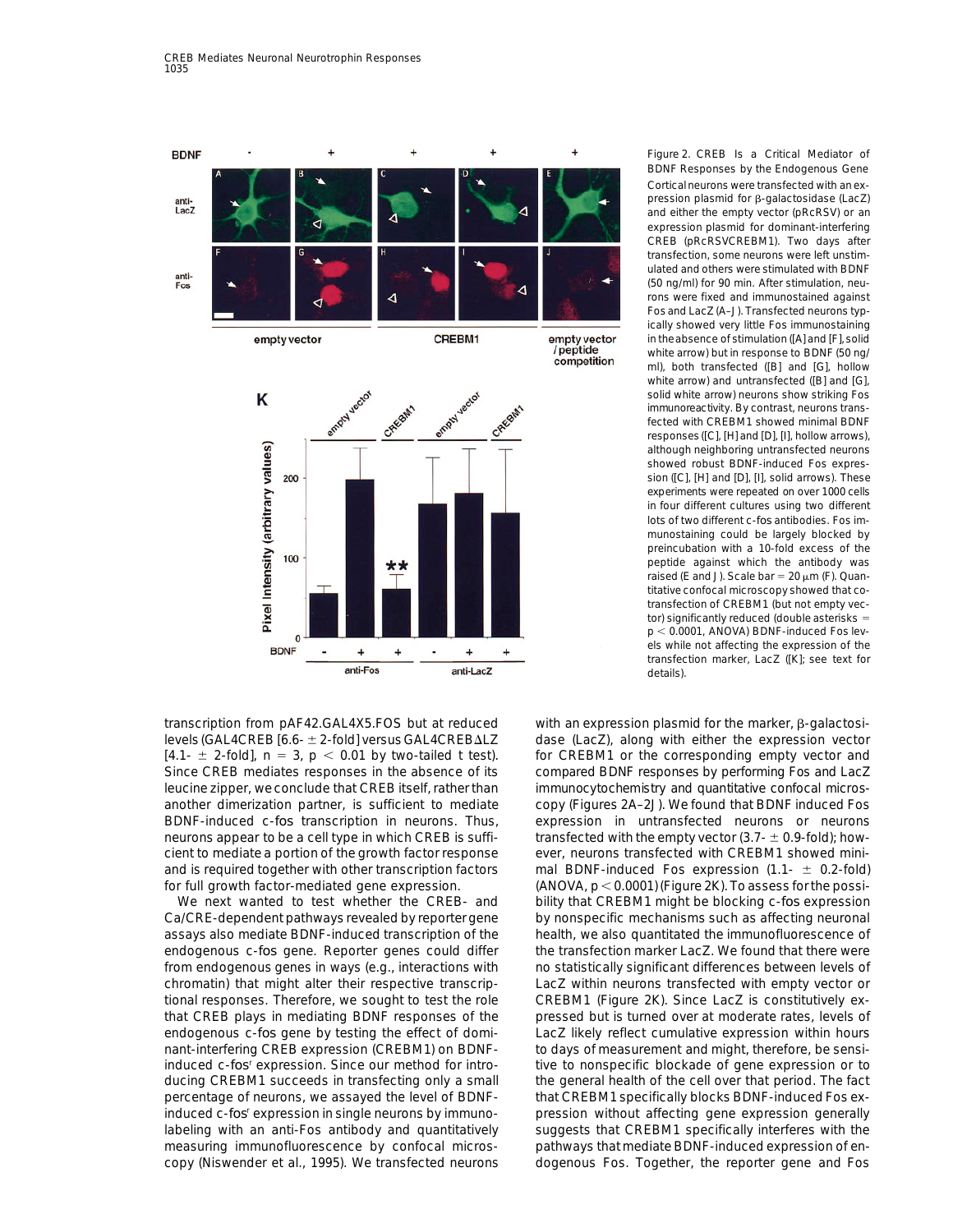

Cortical neurons were bath loaded with the  $Ca^{2+}$  indicator fluo-3 and antibody ments imaged by time-lapse video microscopy. With fluo-3, fluorescence changes are directly proportional to changes in intracellular Ca<sup>2+</sup>. BDNF induces a slow sustained increase in intracellular  $Ca^{2+}$  in cortical neurons, whereas the metabotropic glutamate receptor ag-<br>
onist, (+)-1-aminocyclopentate-*trans*-1,3-dicarboxylic acid (ACPD),<br>
or depolarizing concentrations of extracellular potassium (55 mM<br>
KCl) induced gene

Having defined CREB as a mediator of BDNF-regulated phorylation in cortical neurons with activation kinetics gene expression, we sought next to elucidate the path-<br>that were consistent with a role for PLC $\gamma$  in CREB phosways by which TrkB receptor activation led to the phorylation (Vetter et al., 1991). PLC $\gamma$  was immunoprephosphorylation of CREB and the activation of Ca/CRE- cipitated from untreated or BDNF-treated cortical neurons dependent transcription. TrkB, similar to other neuro- and its state of tyrosine phosphorylation determined by trophin receptors, activates a variety of intracellular sig- Western blotting with antibodies that specifically recognaling cascades, including the Ras/ERK pathway, the nize phosphotyrosine residues. We found that BDNF PLC $\gamma$  pathway, and the PI3K pathway. Activation of robustly induces tyrosine phosphorylation of PLC $\gamma$  in PLC $\gamma$  is known to raise intracellular Ca<sup>2+</sup> in neurons and cortical neurons within 5 min of stimulation and that the PC12 cells by producing inositol 1,4,5-trisphosphate levels of tyrosine phosphorylation remain increased for (IP<sub>3</sub>), which releases intracellular Ca<sup>2+</sup> stores (Vetter et  $\qquad \text{up}$  to an hour following stimulation (Figure 4). Thus, al., 1991; Berninger et al., 1993; Baxter et al., 1995). PLC $\gamma$  becomes activated early enough for it potentially We suspected that BDNF responses might be partly to play a role in mediating CREB phosphorylation. mediated by Ca<sup>2+</sup>-dependent mechanisms, since sev-<br>We next examined whether PLC<sub> $\gamma$ </sub> activation can trigeral features of BDNF-induced CREB-dependent tran- ger Ca/CRE-dependent c-*fos* transcription. We sought scription resemble CREB responses induced by  $Ca^{2+}$  in a way to activate PLC $\gamma$  selectively, without activating PC12 cells (Sheng et al., 1990; Bonni et al., 1995). In other signaling cascades that are linked to growth factor PC12 cells, Ca<sup>2+</sup> influx through voltage-dependent Ca<sup>2+</sup> receptors. To test the effects of selectively activating channels induces Ca/CRE-dependent transcription, in-<br>  $PLC_{\gamma}$ , we began by transfecting cortical neurons with dependently of the SRE. However, it was controversial a growth factor receptor, the platelet-derived growth whether BDNF stimulation leads to Ca<sup>2+</sup> rises in neu-<br>factor receptor (PDGFR). The PDGFR couples to PLC<sub>Y</sub> rons. One study in hippocampal neurons found that but is not normally expressed at high levels in cortical BDNF and NT-3 induced rapid increases in intracellular neurons (Valius and Kazlauskas, 1993; Kim et al., 1997).  $Ca<sup>2+</sup>$  (Gaiddon et al., 1996), whereas another study in Neurons transfected with the PDGFR should become cerebellar granule cells found that BDNF did not induce responsive to PDGF. By mutating the PDGFR at various a detectable change in intracellular  $Ca^{2+}$  (Berninger et residues and testing the ability of the receptor mutants al., 1993). to confer responses in transfected cells, it should be



Figure 4. BDNF Induces Rapid Tyrosine Phosphorylation of Phospholipase  $C_{\gamma}$ 

Cortical neurons were stimulated with BDNF (50 ng/ml) for the time points indicated and lysed under nondenaturing conditions. Phospholipase  $C_{\gamma}$  (PLC<sub> $\gamma$ </sub>) was immunoprecipitated and the samples were divided onto two blots. One blot (top panel) was probed with a Figure 3. BDNF Induces an Increase in Cytosolic Ca<sup>2+</sup> in Cortical cocktail of antiphosphotyrosine antibodies. To confirm equal protein Neurons<br>
loading, the other blot (bottom panel) was probed with anti-PLC $\gamma$ <br>
Cortical pourons were bath loaded with the Ca<sup>2+</sup> indicator flue 2 and antibody. Similar results were obtained from two separate experi-

response from three independent experiments in which 97% of cells imaging techniques and the  $Ca^{2+}$ -sensitive fluorescent showed BDNF responses (34 total cells measured). due to dye fluo-3, we found that BDNF induced a slowly developing but sustained increase in cytosolic  $Ca^{2+}$  in a majority of cortical neurons (Figure 3). BDNF induced an immunocytochemistry experiments suggest that the increase in intracellular Ca<sup>2+</sup> in the absence of extracel-<br>Ca/CRE and CREB play critical roles mediating BDNF-<br>induced c-*fos* transcription.<br>Ca<sup>2+</sup> stores (data not show BDNF could lead to the release of intracellular  $Ca^{2+}$  is **BDNF Activates CREB and Ca/CRE via a** through the production of IP<sub>3</sub> due to PLC $\gamma$  activation. **Calcium/Calmodulin-Dependent Kinase** Therefore, we asked whether BDNF induces PLC<sub>Y</sub> phos-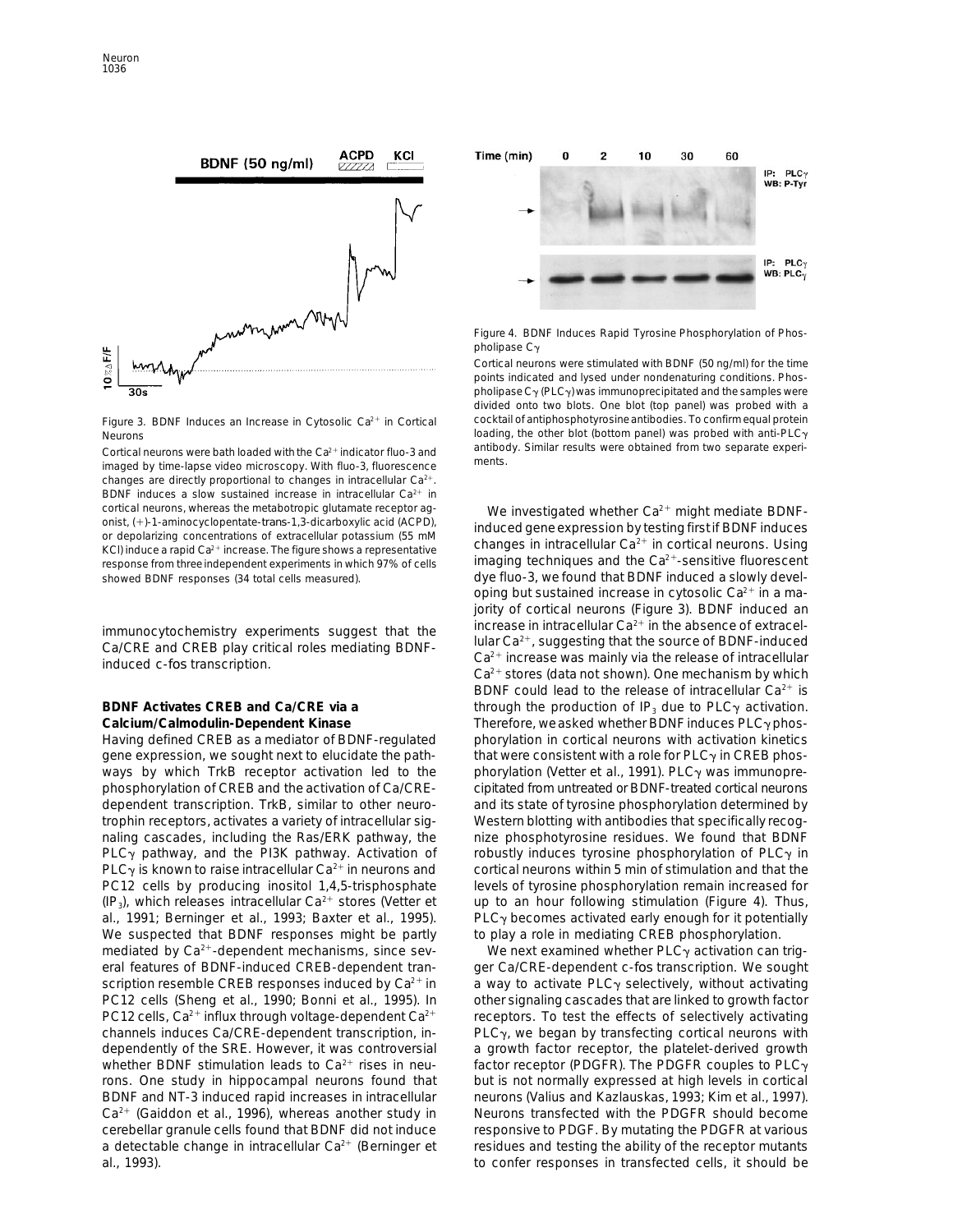

Figure 5. Activation of Phospholipase  $C_{\gamma}$ Triggers Ca/CRE-Dependent Transcription

(A) RNase protection shows that transfection with the PDGFR confers PDGF-dependent fosh responses to neurons. Transcriptional responses mediated by the transfected c-*fos*<sup>h</sup> reporter absolutely required the presence of a cotransfected PDGF receptor (lanes 1–3). PDGF did induce detectable c-*fos*<sup>r</sup> gene responses in cultures that were not transfected by the PDGFR (lane 1) that, by immunocytochemical analysis, appeared to arise mainly from the small number of contaminating glia present in these cultures (data not shown; see text for details). Thus, fosh responses can be used to assay the signaling activity of transfected PDGFRs in neurons.

(B) RNase protection shows that neurons transfected with the wild-type PDGF (wtPDGFR) receptor (5  $\mu$ g) are also able to activate Ca/ CRE-dependent transcription in response to PDGF treatment. Neurons transfected with a mutant PDGFR (F5) that lacks the tyrosine residues that are necessary for the PDGFR to signal to PLC<sub>γ</sub>, RasGAP, p85/PI3K, or SHP1PTP no longer show significant PDGF

responses through the Ca/CRE. If the binding site for PLC $\gamma$  is restored to F5, the resultant PDGFR (Y1021), when transfected into neurons, can mediate PDGF-induced Ca/CRE-dependent transcription that is quantitatively similar to responses mediated by the wild-type PDGFR. Similar results were obtained in two separate experiments.

possible to determine whether PLC $\gamma$  activation can trig-<br>selectively restored (F5 or Y1021). We first confirmed

PDGFR (wtPDGFR) confers PDGF responses to neurons certain that obvious expression differences would not by assaying thereceptor and PDGF dependence of c-*fos* contribute significantly to differences in PDGF-induced expression using RNase protection assay and im- transcription (data not shown). To compare signaling by munocytochemistry. We tested for PDGF-induced fosh wild-type and mutant PDGFRs, we used RNase protectranscription from a reporter under the control of the tion assays and found that the Ca/CRE is sufficient to wild-type promoter (pF4) and found responses only in mediate PDGF-dependent c-*fos* transcription in neurons cultures transfected with the PDGFR (Figure 5A). Al- cotransfected with wild-type PDGF receptors (Figure 5B). though PDGF treatment of cortical neurons failed to However, PDGF only weakly activated pAF42.Ca/CRE in induce detectable pF4 transcription in the absence of cultures transfected with F5, the PDGFR mutant that cotransfected PDGFR, PDGF did induce the endoge- lacks phosphotyrosine-binding sites for PLC $\gamma$ , RasGAP, nous c-*fos* in cells that were not transfected with the SHP1PTP, and p85/PI3K. Thus, one or more of the sig-PDGFR. This response appears to be mediated mainly naling pathways affected by mutating the PDGFR mediby endogenous PDGFR expression within the small ates PDGF-induced Ca/CRE-dependent transcription. number of contaminating glia present in these cultures. When the PLC $\gamma$ -binding site was restored to F5 by add-Immunostaining experiments showed that PDGF in- ing back tyrosine 1021, the resultant receptor (Y1021) duced Fos expression within most of the glial cells, was capable of mediating levels of Ca/CRE-dependent although glia represented only a small fraction of the transcription that were similar to the wtPDGFR. Since cells in these cultures (data not shown). PDGF also in-<br>
PLC $\gamma$  is the only protein known to bind to this site, these duced Fos in neurons transfected with PDGF receptors results suggest that activation of the PLCγ-dependent but not untransfected neurons (data not shown). Impor- signaling pathway is sufficient to mediate growth factortantly, our methods have been optimized to transfect dependent transcription through the Ca/CRE. almost exclusively neurons rather than glia. Consequently, One likely mechanism by which PLC<sub>Y</sub> activation and PDGF-induced c-*fos*<sup>h</sup> transcription by transfected re-<br>cytosolic Ca<sup>2+</sup> increases trigger Ca/CRE-dependent porter genes appears to be mediated almost exclusively transcription is through activation of CaMKs. To begin by transfected PDGF receptors in neurons. Thus, it to test whether BDNF induces CREB phosphorylation should be possible to deduce the signaling conse- and transcription through CaMKs, we examined the efquences of specific mutations in the PDGFR by compar-<br>fects of the CaMK antagonist KN62 (Tokumitsu et al., ing responses mediated by a cotransfected c-*fos*<sup>h</sup> re- 1990; Enslen et al., 1994). We found that KN62 attenu-

Ca/CRE-dependent transcription, we next compared failed to block forskolin-induced CREB phosphorylation, PDGF responses in cells transfected with the wtPDGFR which occurs by a Ca<sup>2+</sup>-independent mechanism, sugto responses in cells transfected with mutant PDGF re-  $\qquad$  gesting KN62 is acting specifically to block Ca<sup>2+</sup>-depenceptors in which the PLC<sub>Y</sub>-binding site is mutated or dent BDNF responses. We also found that the CaMK

ger Ca/CRE-dependent transcription. by immunocytochemistry that transfected wild-type, F5, We first tested whether transfection of the wild-type and Y1021 PDGFRs are comparably expressed, to be

porter. ated BDNF-induced CREB phosphorylation and Ca/CRE-To test whether the activation of PLC $\gamma$  can trigger dependent transcription (Figures 6A and 6B). KN62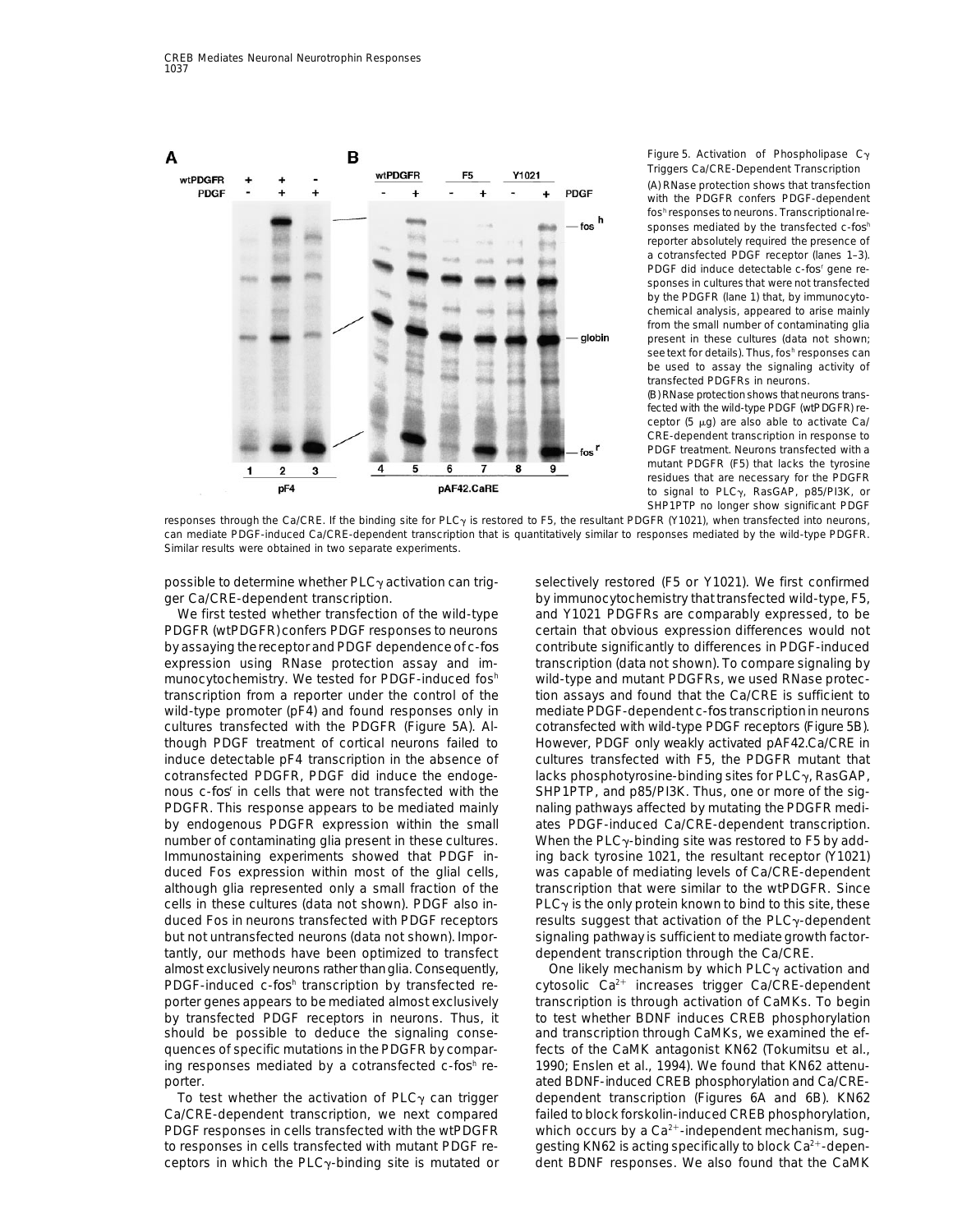

WITH BUNF (50 ng/ml) for the indicated time or with forskolin (10<br>  $\mu$ M) for 10 min in the presence (+) or absence (-) of KN62 (10  $\mu$ M).<br>
After stimulation, neurons were lysed in SDS lysis buffer, proteins<br>
separated by ylated CREB or with antiphosphotyrosine antibodies to detect phos-<br>
phorylated ERK. Similar results have been found in eight separate and prophrane depolarization and RDNF treatment also inphorylated ERK. Similar results have been found in eight separate membrane depolarization and BDNF treatment also in-<br>experiments.

malization to the cotransfected  $\alpha$ -globin) by an average of 32%  $\pm$  major role mediating rapid BDNF-induced CREB phos-6% (n = 4, p < 0.05, two-tailed t test). KN62 also reduces the phorylation (Figure 7E; compare with Figure 1C). Others induction of endogenous c-fos (fos<sup>t</sup>) by approximately 25% (20-  $\pm$ induction of endogenous c-fos (fos') by approximately 25% (20-  $\pm$  have recently found evidence that BDNF activates<br>4-fold induction of c-fos in the absence of KN62 versus 15  $\pm$  7 in contraction the binnecempel clice b

antagonist KN93, but not the inactive congener KN92, after stimulation (Blanquet and Lamour, 1997). blocked BDNF-induced CREB phosphorylation, further  $\overline{H}$  Having shown that BDNF induced cytosolic Ca<sup>2+</sup> insuggesting that KN62 is acting specifically (data not creases and CaMKIV activation, we next considered shown). KN62 has no consistent effect on BDNF-induced whether CaMKIV might mediate BDNF-induced Ca/ ERK phosphorylation, suggesting that it also does not CRE-dependent transcription (Matthews et al., 1994; interfere with Rasactivation. The fact that KN62 does not Sun et al., 1994). To test whether CaMKIV is necessary interfere with ERK phosphorylation is important because for BDNF responses, we overexpressed a kinase-inac- $PLC<sub>Y</sub>$  is known to activate Ras and, via Ras, to activate tive mutant of CaMKIV and found that we could inhibit ERKs. Previously, it has been shown that growth factors a portion of BDNF-induced Ca/CRE-dependent trancan stimulate CREB phosphorylation via the Ras/ERK scription (Figure 8B). The fact that the mutant CaMKIV pathway through RSK. Since KN62 treatment does not did not block BDNF-induced SRE-dependent transcripeffectively block BDNF induction of the Ras/ERK path- tion suggests that the mutant CaMKIV specifically interway, we conclude that one way that BDNF induces feres with the pathway by which BDNF activates the CREB phosphorylation in neurons is through a Ras- Ca/CRE (Figure 8B). We have also found that the mutant independent pathway that involves CaMKs. CaMKIV does not interfere with forskolin-induced Ca/

Since KN62 might have effects on cortical neurons in addition to inhibiting CaMKs, the possibility that CaMKs might mediate BDNF-induced CREB phosphorylation was further investigated in several other ways. For a particular CaMK to be a good candidate to mediate BDNF-induced CREB phosphorylation, it must be present in the nucleus where CREB is, and it must become activated with kinetics that precede CREB phosphorylation. Of the three CaMKs that are known to function as CREB kinases, CaMKIV and certain isoforms of CaMKII have been found in the nucleus of neurons. Western blotting revealed that CaMKIV is highly expressed in cortical cultures although apparently not in PC12 cells (Figure 7A). Using either an N or a C terminus anti-CaMKIV antibody, a protein doublet of 65–67 kDa was detected in extracts of cortical neurons (Figure 7A) that comigrated with recombinant CaMKIV that was overexpressed in COS cells (data not shown). Immunostaining of cortical neurons confirmed that CaMKIV is localized to the soma and nuclei of neurons in these cultures, consistent with previous observations (Figure 7B)(Nakamura et al., 1995). We tested whether BDNF activates CaMKIV in cortical neurons by first assaying whether BDNF induces CaMKIV phosphorylation. CaMKIV phosphorylation was examined by immunoprecipitating CaMKIV from 32P-labeled neurons and then assessing its level of phosphorylation by phosphorimaging. We found that BDNF induces CaMKIV phosphorylation within 1–5 min of stimulation, consistent with a possible Figure 6. The CaMK Antagonist KN62 Inhibits BDNF-Induced CREB role for this kinase in BDNF-induced CREB phosphoryla-<br>Phosphorylation and Ca/CRE-Dependent Transcription entity from (Figure 7C) In order to determine whether tion (Figure 7C). In order to determine whether BDNF-(A) Western blot showing lysates from cortical neurons stimulated induced phosphorylation of CaMKIV resulted in an in-<br>with BDNF (50 ng/ml) for the indicated time or with forskolin (10 were probed with anti-PCREB antibody to detect Ser-133 phosphor- syntide-2 (Figure 7D) in a manner that could be largely experiments.<br>
(B) RNase protection assay showing that KN62 (10 µM) partially<br>
inhibits BDNF-induced fos<sup>n</sup> transcription through the Ca/CRE in cor-<br>
induction of CaMKII phosphorylation occurred slowly<br>
tical neurons. KN62 4-fold induction of c-*fos* in the absence of KN62 versus 15  $\pm$  / in<br>the presence of KN62 [n = 4, p < 0.05, two-tailed t test]). depends on the activation of PLC<sub>Y</sub> and the release of intracellular  $Ca^{2+}$  and that peak activity occurs hours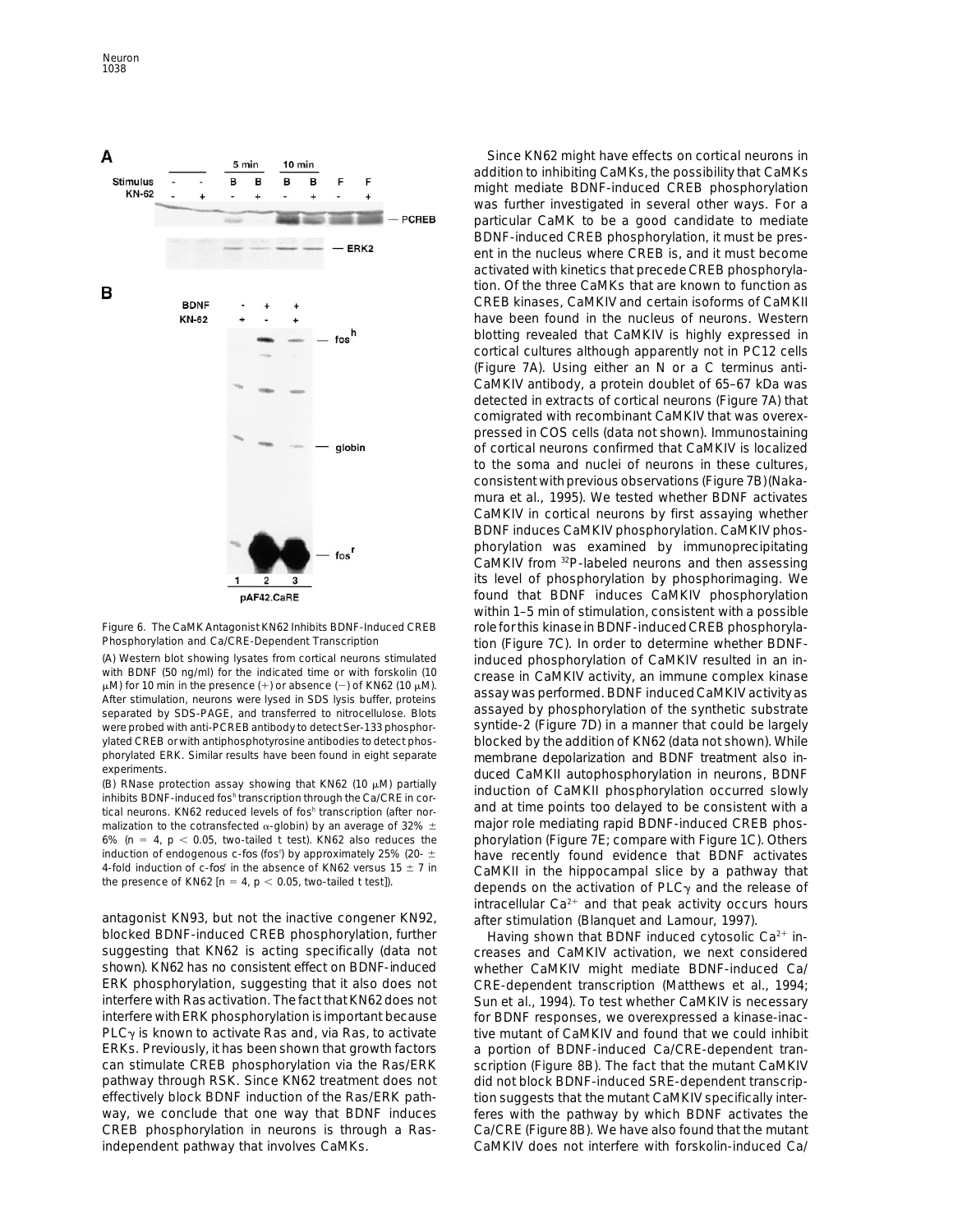

Figure 7. BDNF Activates  $Ca<sup>2+</sup>/Calmodulin-$ Dependent Kinases

(A) Western blot analysis shows that CaMKIV is abundant in neurons. CaMKIV and CaMKII were immunoprecipitated from neurons and PC12 cells and blotted for CaMKIV. The blot shows that CaMKIV is abundant in neurons but not PC12 cells and establishes that the CaMKII antibodies do not immunoprecipitate CaMKIV.

(B) CaMKIV is found in the nucleus and in the cytosol of the cell soma  $(\alpha$ -CaMKIV). By contrast, the microtubule-associated protein MAP-2 is found extensively in neurites as well as the cell soma ( $\alpha$ -MAP-2). Scale bar = 10  $\mu$ m. (C) BDNF induces CaMKIV phosphorylation in neurons. Neurons were metabolically labeled in vivo with <sup>32</sup>P and stimulated for the indicated times with BDNF (50 ng/ml), and CaMKIV was immunoprecipitated and subjected to gel electrophoresis. To confirm that approximately equal amounts of CaMKIV were immunoprecipitated, the immunoprecipitate was divided and a portion was analyzed by Western analysis. BDNF induces a 2-fold increase in CaMKIV phosphorylation as shown here by the increased intensity of CaMKIV by autoradiography with no change in the amount of CaMKIV by Western analysis. Similar results were obtained in three independent experiments.

(D) BDNF induces an increase in CaMKIV activity in neurons. Neurons were stimulated for 15 min with BDNF (50 ng/ml), and CaMKIV was immunoprecipitated. CaMKIV activity was measured by <sup>32</sup>P incorporation into syntide-2. On average, BDNF induced a 4- to 5-fold increase in CaMKIV activity ( $n = 3$ ). (E) BDNF induces CaMKII phosphorylation inneurons with delayed kinetics compared to depolarization. Neurons were metabolically labeled in vivo with <sup>32</sup>P and stimulated for the indicated times with BDNF (50 ng/ml) or KCl (55 mM). The  $\alpha$  and  $\beta$  isoforms of CaMKII

were immunoprecipitated and subjected to gel electrophoresis. To confirm that we recovered approximately equal amounts of CaMKII, the immunoprecipitate was divided and a portion was analyzed by Western analysis (data not shown). BDNF induces an increase in CaMKII phosphorylation that is delayed relative to the effects of depolarization and relative to kinetics of BDNF-induced CREB phosphorylation (see Figure 1C). The experiment was repeated twice with similar results.

that it specifically blocks Ca<sup>2+</sup>-dependent signaling to tion to its ability to stimulate intracellular Ca<sup>2+</sup> rises, the Ca/CRE (data not shown). To test whether CaMKIV activated PLC $\gamma$  can induce Ras (Stephens et al., 1994). is sufficient, we transfected neurons with a constitutively TrkB is also capable of activating Ras via the adapter active form of CaMKIV and found that this was sufficient protein SHC and the guanine nucleotide exchange facto induce transcription through the Ca/CRE (Figure 8A). tor GRB2/SOS (Zirrgiebel et al., 1995). Finally, KN62 only transcription partly through a Ras/ERK-independent mediate BNDF-induced CREB phosphorylation. In PC12 pathway that involves the release of intracellularly cells, NGF activates CREB phosphorylation through se-

Although the preceding experiments indicate that BDNF CRE-dependent transcription. induces CREB phosphorylation through TrkB by a path- To test for the involvement of the Ras/ERK/RSK pathway that involves PLC<sub>Y</sub> activation, intracellular Ca<sup>2+</sup> re- way in BDNF signaling, we performed three sets of exlease, and CaMKIV activation, several observations sug- periments. We tested whether BDNF activates compogest that additional mechanisms may exist by which nents of the Ras/ERK/RSK pathway, whether activation

CRE-dependent transcription, consistent with the idea BDNF triggers CREB Ser-133 phosphorylation. In addi-Taken together, these results suggest that BDNF acti- partially blocks CREB phosphorylation. Therefore, we vates CREB phosphorylation and Ca/CRE-dependent considered whether the Ras/ERK pathway might also stored Ca<sup>2+</sup> and CaMKIV activation.  $q$  and  $q$  and  $q$  and  $q$  and  $q$  and  $q$  and  $q$  and  $q$  and  $q$  and  $q$  and  $q$  and  $q$  and  $q$  and  $q$  and  $q$  and  $q$  and  $q$  and  $q$  and  $q$  and  $q$  and  $q$  and  $q$  and  $q$  and et al., 1996). However, it is unknown whether similar **BDNF Activates CREB by the example 20 on the pathways are important in neurons and whether their Ras/ERK/RSK Pathway** activation contributes toCREB phosphorylation and Ca/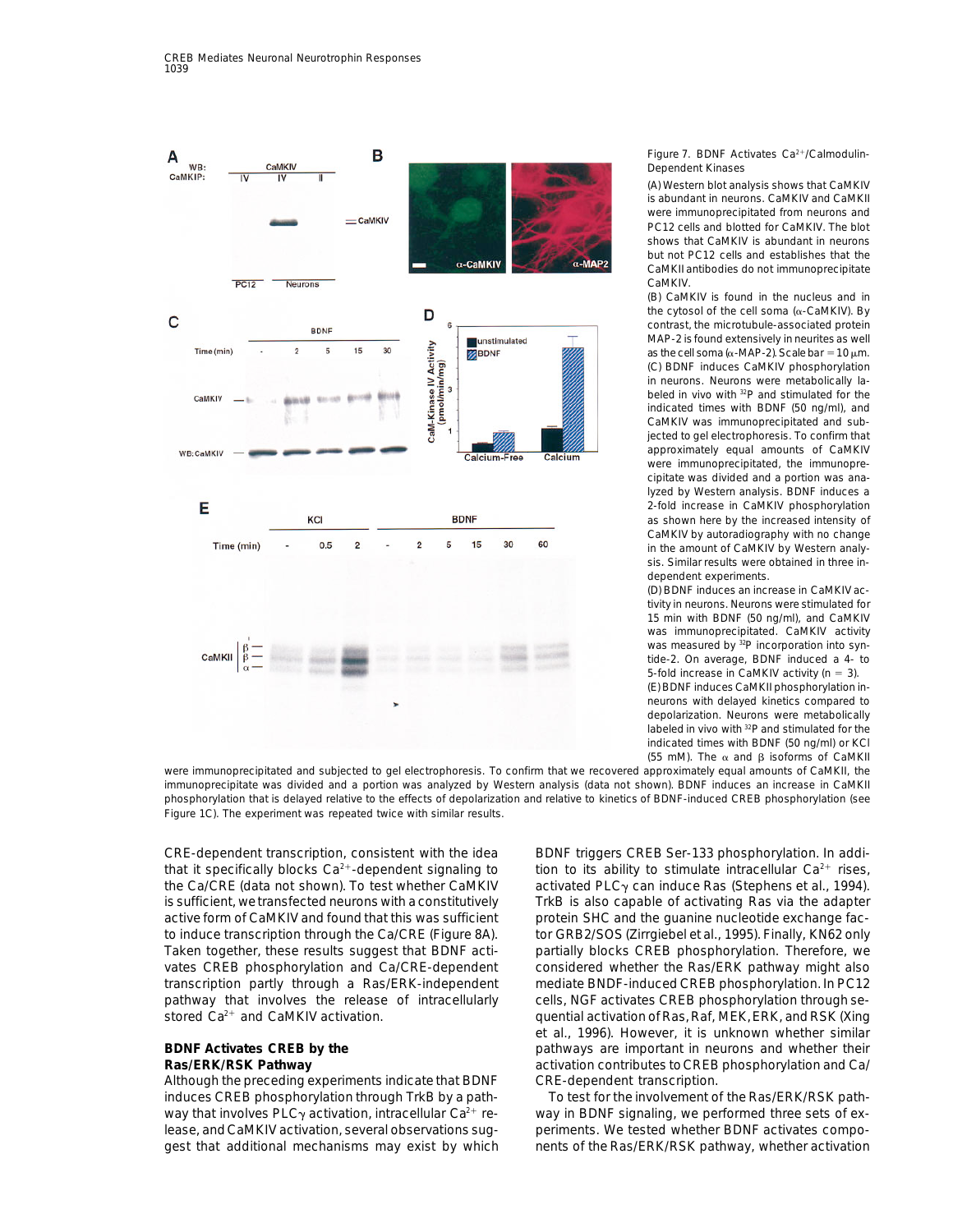

of these pathway components is necessary to mediate RSK2 activity against the synthetic substrate CREBtide BDNF signaling, and whether activation of these compo- (Figure 11B). nents was sufficient to activate CREB and Ca/CRE- Having shown that BDNF activates components of the dependent transcription. To test whether BDNF acti-<br>Ras/ERK/RSK pathway, we tested whether this pathway vates the Ras/ERK/RSK pathway, we examined the was necessary for BDNF responses by interfering with effects of BDNF on Ras, ERK, and RSK. We found by Ras, MEK, or RSK signaling. We found that neurons GTP loading assay that BDNF stimulation consistently cotransfected with a dominant-interfering form of Ras increased GTP binding to Ras compared with unstimu- (RasN17) showed a dose-dependent decrease in BDNFlated neurons, confirming others' results that suggest induced Ca/CRE-dependent transcription (Feig and that BDNF activates Ras in primary cortical neurons (Ng Cooper, 1988) (Figure 9B). We also found that dominantand Shooter, 1993; Zirrgiebel et al., 1995) (Figure 9A). interfering Ras attenuated BDNF-induced transcription We also found that BDNF activated ERK2 and RSK2 as in neurons cotransfected with GAL4CREB and pAF42. shown by an increase in ERK2 phosphorylation and a GAL4X5.FOS, suggesting that the effects of BDNF on retardation in the gel migration of RSK2 (Figures 10 and reporter gene transcription are mediated by CREB (data 11A). To test directly whether BDNF increases RSK2 not shown). The MEK inhibitor PD098059 blocked BDNFactivity, we performed immune complex kinase assays induced ERK2 phosphorylation, RSK2 gel retardation



Figure 8. CaMKIV Mediates BDNF-Induced Ca/CRE-Dependent Transcription

(A) CaMKIV activates Ca/CRE-dependent transcription. RNase protection assay shows that cotransfection of a constitutively active form of CaMKIV (5  $\mu$ g; CaMKIV $\Delta$ CT) is sufficient to induce transcription through the Ca/ CRE (pAF42.CaRE) to levels significantly greater than control but less than those achieved by stimulation with BDNF. Similar results were obtained in three separate experiments.

(B) CaMKIV is required for BDNF to activate fully Ca/CRE-dependent transcription. RNase protection assayshows that cotransfection of a kinase-inactive CaMKIV (10  $\mu$ g; CaMKIVK75E) inhibits BDNF-induced transcription through the Ca/CRE (pAF42.CaRE) but not the SRE (pAF42.SRE). Cotransfection of the empty parent vector (pSG5) had no effect. Similar results were obtained in two other separate experiments.

and found that BDNF induces an 8- to 15-fold increase in shift, and RSK2 activation (Dudley et al., 1995) (Figures

Figure 9. BDNF Activates Ras in Cortical Neurons, and Ras Mediates BDNF-Induced Ca/CRE-Dependent Transcription

(A) BDNF activates Ras in cortical neurons. Neurons were metabolically labeled in vivo with 32P and stimulated for 2 min with BDNF (50 ng/ml). Ras was immunoprecipitated and the bound guanine nucleotides eluted on thin layer chromatography plates. BDNF induced a 2.1-  $\pm$  0.4-fold increase in the amount of GTP relative to GDP bound to Ras, suggesting that BDNF activates Ras (n = 8, p  $<$ 0.003, two-tailed t test).

(B) Ras mediates BDNF-induced Ca/CREdependent transcription. RNase protection analysis shows that cotransfection of an expression vector for a constitutively active form of Ras (RasR61L,  $2 \mu$ g) was sufficient to activate Ca/CRE-dependent transcription in neurons. Constitutively active Ras increased fosh transcription by an average of 2.1-  $\pm$  0.3-fold (n = 3). Additionally, cotrans-

fection of a dominant-interfering form of Ras (RasN17,  $2 = 2 \mu g$ ; 10 = 10  $\mu g$ ) attenuated BDNF-induced Ca/CRE-dependent transcription in a dose-dependent way. BDNF induced fosh by 4.6-  $\pm$  0.6-fold in the presence of the empty vector (pMT3), which fell to 3.5-  $\pm$  0.4-fold in neurons cotransfected with 2  $\mu$ g of RasN17, and which further fell to 2.7-  $\pm$  0.2-fold (p < 0.05, ANOVA) in neurons transfected with 10  $\mu$ g of RasN17.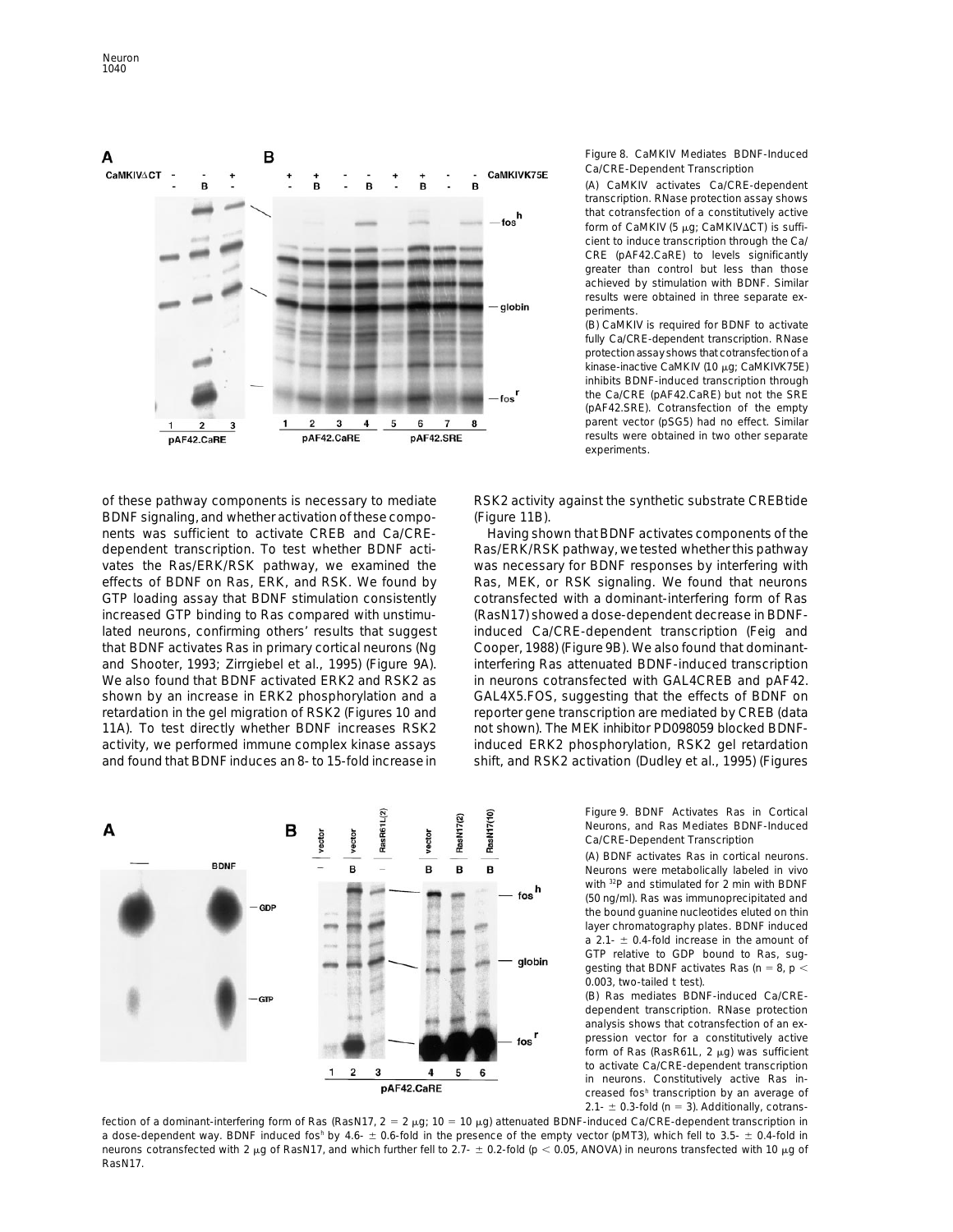

consistent with the idea that PD098059 is a specific MEK rotrophins activate CREB and Ca/CRE-dependent tran-<br>inhibitor (Figure 10). Currently, in experiments where we scription including activation of the two CREB kinases have pharmacologically or genetically activated the Ras/ RSK and CaMKIV. ERK/RSK or CaMK pathways independently, we have found no evidence for significant cross talk between the **BDNF Induces CREB Phosphorylation** two as measured by changes in CREB phosphorylation **in Acute Hippocampal Slice** RSK2, we cotransfected neurons with a kinase-inacti-<br>mediator of BDNF responses in cortical cultures and vated form of RSK2 and found that it inhibited BDNF- define pathways that mediate BDNF-induced CREB induced Ca/CRE-dependent transcription (Figure 11C). phosphorylation. As these experiments used dissoci-However, the kinase-inactive RSK2 is less effective than ated cultures of neurons, it was unclear whether the

the dominant negative Ras at blocking BDNF-induced Ca/CRE-dependent transcription, suggesting the possibility that Ras-dependent, RSK2-independent pathways exist that regulate Ca/CRE-dependent transcription. Ras may induce CREB Ser-133 phosphorylation independently of RSK2 by activating other RSK family members that are capable of phosphorylating CREB. Notably, BDNF also increases the CREB kinase activity in cortical neurons of two other RSK2-related molecules, RSK1 and RSK3, in a MEK-dependent way (S. F. T., S. F., and M. E. G., unpublished data).

These results suggest that BDNF activates compo-Figure 10. BDNF Activates CREB Phosphorylation through a MEK-<br>Dependent Pathway and that the Ras/<br>Cortical neurons were stimulated with BDNF (50 ng/ml) for the indi-<br>Cortical neurons were stimulated with BDNF (50 ng/ml) f immediately after stimulation and analyzed by Western blotting us of components of the Ras/ERK/RSK pathway is suffi<br>ing anti-phosphoCREB (PCREB) antibodies or anti-phosphotyrosine cient to mediate Ca/CRE-dependent transcri (shown for ERK2 and TrkB) or anti-phosphoERK antibodies (not found that cotransfection of a constitutively active form<br>shown). PD098059 inhibited BDNF-induced ERK- and CREB-phos- of Ras (RasR611) was sufficient to induce C shown). PD098059 inhibited BDNF-induced ERK- and CREB-phos- of Ras (RasR61L) was sufficient to induce Ca/CRE-<br>phorylation without interfering with TrkB phosphorylation. dependent transcription (Kremer et al., 1991) (Figure dependent transcription (Kremer et al., 1991) (Figure 9B). Overexpression of wild-type RSK2 in neurons also en-10, 11A, and 11B). PD098059 also partially attenuated<br>
BDNF-induced Ca/CRE-dependent transcrip-<br>
BDNF-induced CREB phosphorylation, suggesting that<br>
the Ras/ERK/RSK pathway is a major pathway by which<br>
BDNF induces CREB ph scription, including activation of the two CREB kinases

Experiments shown above implicate CREB as a central

Figure 11. BDNF Activates CREB through a RSK-Dependent Pathway

(A) BDNF activates RSK2. Western analysis reveals that BDNF (50ng/ml for 15 min) stimulation of cortical neurons retards the mobility of RSK2 by gel electrophoresis, suggesting that BDNF induces RSK2 phosphorylation. The MEK antagonist PD098059 (20  $\mu$ M) blocks the BDNF-induced shift in RSK2 mobility, suggesting that BDNF activates RSK2 through a MEK-dependent pathway. Immediately after stimulation, neurons were lysed in boiling SDS buffer, and RSK2 was resolved by gel electrophoresis (10% gel) and Western blotting with a RSK2-specific antibody (UBI). (B) RSK2 is a MEK-dependent CREB kinase in neurons. BDNF stimulation induces an 11-  $\pm$  5-fold increase in RSK2-mediated CREB kinase activity ( $n = 3$ ) in cortical neurons. BDNF-induced, RSK2-dependent CREB



kinase activity is also blocked by PD098059. After stimulation, RSK2 was immunoprecipitated from neurons, and CREB kinase activity was measured as the amount of  $^{32}P$  incorporation into Ser-133 of CREBtide by in vitro kinase assay.

(C) BDNF activates Ca/CRE-dependent transcription partly through a RSK-dependent pathway. RNase protection shows that overexpression of wild-type RSK2 (pMT2RSK2, 5 µg) enhanced BDNF-induced Ca/CRE-dependent transcription compared with the empty parent vector (pMT2, 5 μg), whereas overexpression of kinase-inactive RSK2 (pMT2RSK2K100R, 5 μg) partially attenuated BDNF-induced Ca/CRE-dependent transcription. Similar results were obtained from three independent experiments.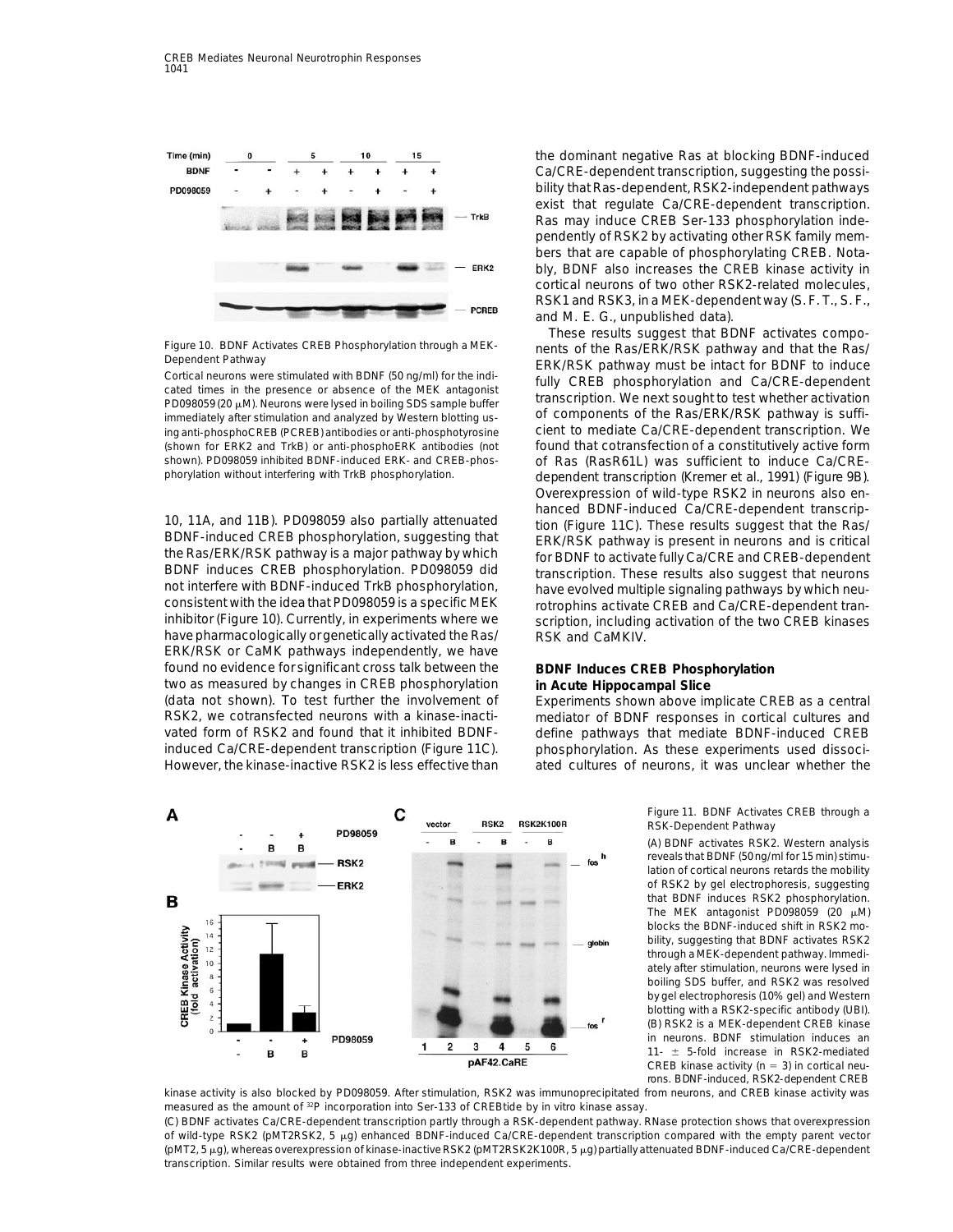

Figure 12. BDNF Induces CREB Phosphorylation in Acute Hippocampal Slice

(A) A hippocampal slice, stimulated by BDNF, illustrates intense nuclear staining in subiculum, areas CA1, CA2, and CA3c, and the infrapyramidal blade of the dentate gyrus. The absence of nuclear staining in the suprapyramidal blade of the dentate gyrus was consistent across most experiments, while the absence of staining in the CA3a-b region was not consistent across slices. Responses to BDNF stimulation were further assessed in the CA1 region of hippocampal slices (yellow rectangle). Scale bar =  $230 \mu m$ .

(B and C) BDNF induced a substantial increase in anti-PCREB immunoreactivity in the nucleus of CA1 hippocampal neurons when unstimulated slices ( $n = 4$  slices, [B]) were compared to BDNF-stimulated slices ( $n = 5$ slices, [C]). Scale bar = 80  $\mu$ m.

(D) A high magnification of CA1 hippocampal neurons illustrating the intense anti-PCREB staining in BDNF-treated slices is confined to the nuclei. Scale bar = 40  $\mu$ m.

preceding results would be relevant under conditions 12A). Analysis of neuronal cell bodies in the CA1 region where the physiologic functions and many of the ana-<br>
showed that BDNF induced a substantial increase in tomic relationships of neurons are preserved. Therefore, the number of Ser-133 CREB-stained nuclei ( $n = 4-5$ ) we sought a way to test whether a pathway from BDNF (Figures 12B and 12C). Taken together, these results to CREB might also be present in neurons from a prepa- demonstrate that BDNF signaling pathways that trigger ration that more closely resembled the intact brain. We CREBSer-133 phosphorylation function inan intact slice tested by immunostaining the effects of BDNF applica- from a mature animal and raise the possibility that these tion on CREB phosphorylation in acute hippocampal signaling paths may operate in the intact brain as well. slices. Since BDNF application to hippocampal slices induces rapid increases in synaptic activity, and neuro- **Discussion** transmitters are known from previous experiments to induce CREB phosphorylation, synaptic activity was Neurotrophins regulate a wide array of diverse processes pharmacologically blocked for eachexperiment (see Ex- in neurons during development through adulthood. To perimental Procedures). We confirmed the efficacy of identify the mechanisms by which neurotrophins exert synaptic blockade by performing extracellular field re- their effects, we have elucidated the intracellular signalcordings. To test whether a pathway between BDNF ing pathways that the neurotrophin BDNF activates to and CREB exists in the adult, we exposed slices to mediate gene expression in cortical neurons. In contrast BDNF or PBS control in a static bath for 3-5 hr to ensure to the prevailing view that growth factors require TCFs that BDNF permeated the slice. We subsequently fixed and SRF to mediate IEG expression, we find that in and immunostained slices with an antibody that specifi- neurons the transcription factor CREB is sufficient to

cally recognizes Ser-133 phosphorylated CREB (Figure mediate BDNF-induced gene expression. In neurons,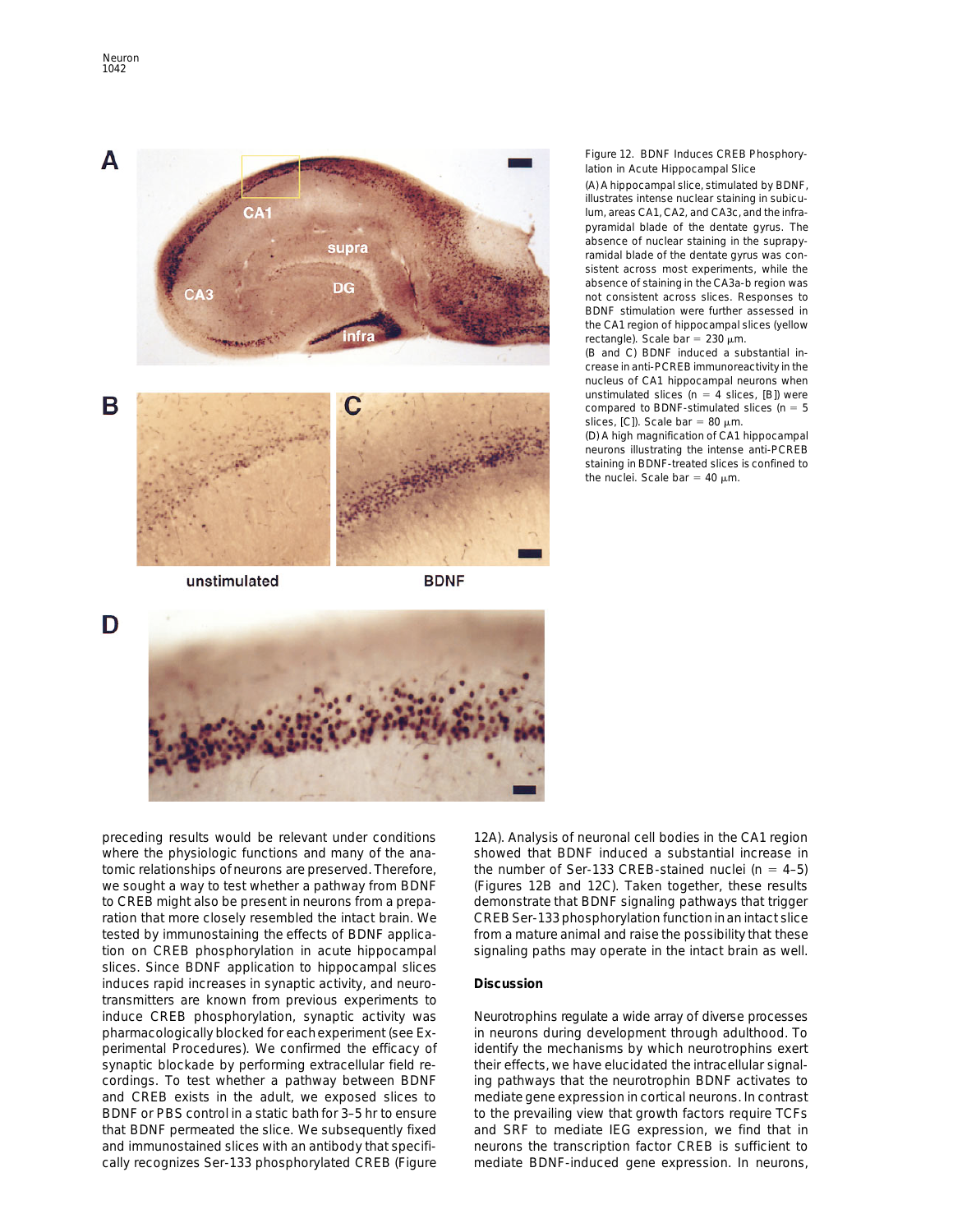BDNF activates CREB-dependent gene expression by lead to the activation of other members of the leucine at least two pathways: one that depends on the release zipper family of transcription factors that typically reof intracellular Ca<sup>2+</sup> and the activation of CaMKIV and spond to Ca<sup>2+</sup> but not to activation of the Ras/ERK another that depends on activation of the Ras/ERK/RSK pathway (Foulkes et al., 1991; Ginty et al., 1993; Liu et several other cell types. including ATF-1 and C/EBPB. Thus, by activating differ-

responses are provided by the finding that CREB regula- that form, which, in turn, may regulate both the type and tion and function is different in neurons than in several level of gene that is expressed. Whether the CaMKIV other cell types. In undifferentiated PC12 cells, CREB or Ras/ERK/RSK pathways might differentially regulate<br>must interact with other proteins bound at the promoter CREB heterodimer formation is not yet clear. must interact with other proteins bound at the promoter CREB heterodimer formation is not yet clear.<br>to contribute to NGF-induced c-*fos transcription.* In BDNF activation of the CaMKIV pathway suggests to contribute to NGF-induced c-*fos* transcription. In BDNF activation of the CaMKIV pathway suggests<br>well-differentiated neurons, we find that CRFB can func-<br>mechanisms by which BDNF might rapidly signal to the well-differentiated neurons, we find that CREB can func-<br>tion independently of other promoter-bound transcrip. Thu mucleus over long distances within neurons. By activat tion independently of other promoter-bound transcrip-<br>tion factors such as SRF and TCFs. This would allow ing PLC $\gamma$  and the local production of IP<sub>3</sub>, BDNF might neurotrophins to induce in mature neurons an array transm neurotrophins to induce, in mature neurons, an array transmit a long distance signal by triggering a regenera-<br>of genes that contains CREB-binding sites within their tive Ca<sup>2+</sup> wave that propagates to the nucleus (Cornell regulatory regions regardless of the presence of other<br>regulatory elements. It is interesting to note that the<br>results we obtained by assaying BDNF-induced c-*fos*<br>ca<sup>2+</sup> waves travel roughly 20  $\mu$ m/s, much faster<br>resul expression in translent gene reporter assays were quali-<br>
Ca<sup>23-1</sup>-dependent signals inight be expected to arrive in the constant signals in the constant and the spected to method inducted expression of endogenous Fos (com Since, in response to either neurotrophins or neurotrans-<br>
mitters, CREB mediates transcriptional responses inde-<br>
Aplysia californica. CREB has been shown to regulate mitters, CREB mediates transcriptional responses inde- Aplysia californica, CREB has been shown to regulate pendently of other promoter-bound factors, it is likely synaptic plasticity in part by regulating genes that medi-<br>that the effects of these different extracellular stimuli on and a changes in synaptic structure or the for synaptic function may involve the activation of a similar new synaptic connections (Bartsch et al., 1995; Martin set of CREB-regulated genes. It remains to be deter-<br>mined whether CREB's ability to function by distinct<br>meurotrophin to neurons in vitro and in vivo results in mined whether CREB's ability to function by distinct eneurotrophin to neurons in vitro and in vivo results in<br>mechanisms in different cell types explains how CREB increases in axonal sprouting and dendritic length and might mediate diverse cellular responses. and arbor (Snider, 1988; Diamond et al., 1992b; Schnell et

phosphorylation through two distinct intracellular sig- outgrowth through both Ras- and PLCy-dependent naling pathways in neurons, a CaMKIV- and a Ras- pathways that could involve CREB (Bar-Sagi and Feradependent pathway. Neurons may have evolved multiple misco, 1985; Hagag et al., 1986; Domenico et al., 1989; mechanisms for catalyzing CREB Ser-133 phosphoryla- Vaillancourt et al., 1995). tion to enable BDNF to regulate specific neuronal func- BDNF could also influence synaptic transmission by tions and to broaden the number of genes that are re- mechanisms that do not depend on new gene expres-

pathway. These findings suggest that CREB regulates al., 1993; Bonni et al., 1995; Ellis et al., 1995). CREB can growth factor responses differently in neurons than in dimerize with a number of related transcription factors, Clues as to how CREB might mediate diverse cellular ent CREB partners, BDNF could determine the dimers

ate changes in synaptic structure or the formation of increases in axonal sprouting and dendritic length and We have found that BDNF stimulates CREB Ser-133 al., 1994). Neurotrophins are known to mediate neurite

sponsive to BDNF. BDNF stimulation of CaMKIV may sion but do involve the Ras/ERK/RSK pathway and/or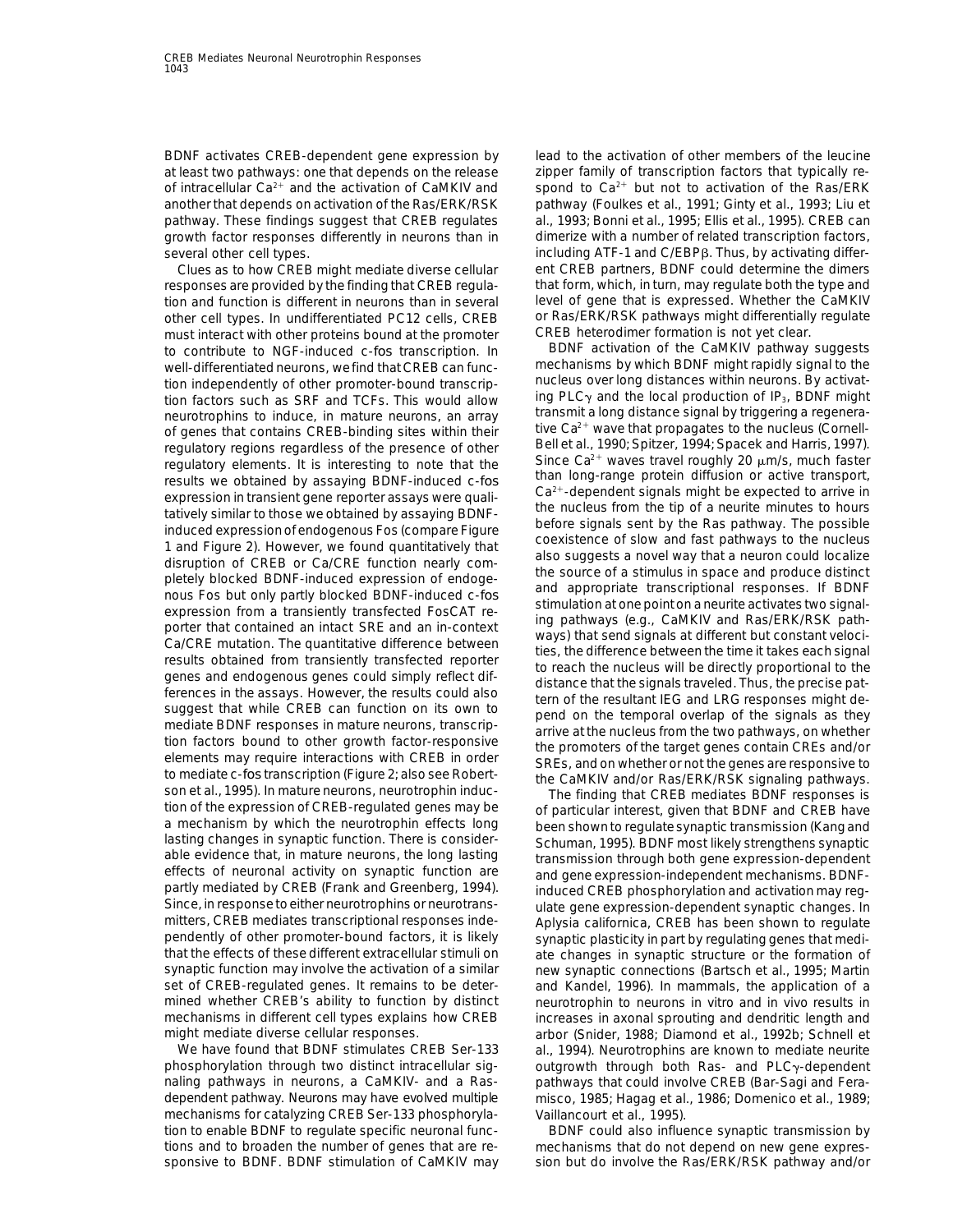BDNF can increase synaptic responses quickly by<br>mechanisms that are partly independent of new gene<br>expression (Kang and Schuman, 1996). Electrophysio-<br>expression (Kang and Schuman, 1996). Electrophysio-<br>scribed (Chomczynsk logical analyses suggest that neurotrophins rapidly protections for fosCAT were performed as described (Bonni et al., enhance synaptic responses in part by presynaptic 1995). For quantitative comparisons, RNase protection results were mechanisms, presumably by increasing the amount of analyzed using a Phosphorimager. neurotransmitter that is released (Lohof et al., 1993; Kang and Schuman, 1995; Levine et al., 1995; Stoop Immunoprecipitation, Western Immunoblotting,<br>and Poo, 1995). BDNF might effect presynaptic changes Immunoblotting for CREB and ERK2 was performed using pre-<br>through TrkB b terized in this study. For example, BDNF might affect sources of antibody: anti-PCREB (Ginty et al., 1993); anti-phossynaptic changes by stimulating PLC<sub>Y</sub> and by producing phoERK2 (NEB); antiphosphotyrosine antibodies (4G10 [UBI] and<br>IP<sub>2</sub> or by activating the Ras/FRK/RSK pathway. PI C<sub>N</sub> PY20 [ICN]); and anti-CaMKIV polyclonal (UBI) a  $IP_3$  or by activating the Ras/ERK/RSK pathway. PLC $\gamma$ <br>activation and IP<sub>3</sub> production could modulate presyn-<br>aptic function by increasing neurotransmitter release<br>through increases in presynaptic Ca<sup>2+</sup> levels, by affec ing CaMK- and PKC-dependent changes in ion channel CaMKIV phosphorylation from in vivo labeled neurons, BDNF stimufunction, and/or by inducing cytoskeletal changes that lation was terminated by the addition of 200 µl of a modified boiling might increase synaptic responses. Therefore, BDNF, SDS buffer (50 mM Tris-HCl [pH 7.5], 150 mM NaCl, 0.5% sodium<br>via the BLCs/Ca<sup>2+/CaMKIV</sup> and Bas/EBK/BSK path dodecyl sulfate). Lysates were boiled, cooled to 4°C, and di via the PLC $\gamma$ /Ca<sup>2+</sup>/CaMKIV and Ras/ERK/RSK path-<br>with 800  $\mu$  of 1.25 × RIPA buffer (50 mM Tris-HCl [pH 7.5], 150 mM<br>through local effects at the synapse and might consoli-<br>through local effects at the synapse and mig date synaptic changes through new CREB-dependent mM Na<sub>3</sub>VO<sub>4</sub>, 1.25 mM NaF). Immunoprecipitation kinase assays were gene expression. **performed using previously published methods (Park and Soderling,** 

Plasmids pF4 and pF222 were gifts from Dr. R. Treisman (Treisman, of protein. Ras loading assays were performed on in vivo labeled<br>1985): pRcRSV, pRcRSV-KCREB were gifts from Dr. R. Goodman, one understanding methods descr neurons using methods described previously previously previously previously (Rosen et al., 1994).<br>1985); pRcRSV, pRcRSV-KCREB were gifts from Dr. R. Goodman and RSK2 immunoprecipitations, RSK2 Western analyses, and RSK2-Walton et al., 1992); wild-type, Y1021, and F5 PDGF receptor ex-<br>Ressign vectors were gifts of Dr. A. Kaskuskas Nalius and Kaza dependent CREB kinase activity measurements were performed as pression vectors were gifts of Dr. A. Kaslauskas (Valius and Kaz- dependent CREB kinase activity measurements were performed as<br>Jauskas, 1993): pSG5CaMKIVACT and CaMKIV pSG5CaMKIVK75F described previously except that neuro lauskas, 1993); pSG5CaMKIV∆CT and CaMKIV pSG5CaMKIVK75E and CaScribed previously except<br>were gifts of Dr. T. Chatila (Miranti et al., 1995); the expression and Camela (Xing et al., 1996). were gifts of Dr. T. Chatila (Miranti et al., 1995); the expression vectors pMT3RasR61L and pMT3RasN17 were gifts from Dr. L. Feig (Feig and Cooper, 1988). The following constructs have been de- **Immunocytochemistry and Immunohistochemistry** scribed previously: pSVa1 (Shyu et al., 1989); pRcRSVCREBM1 Our general method of immunocytochemistry has been previously<br>(Bonni et al., 1995): pON260 (Cherrington and Mocarski, 1989); published (Xia et al., 1996). Additio (Bonni et al., 1995); pON260 (Cherrington and Mocarski, 1989); pAF42 and pAF42.Ca/CRE (Sheng et al., 1990); pAF42.SRE (Rivera cytochemistry not described for immunoblotting include anti-MAP-2 et al., 1990); GAL4CREB, GAL4CREBALZ, GAL4CREBM1 (Sheng et (gift of Dr. Valee), anti-LacZ (Promega), and anti-c-Fos (Ab-2 and

cording to previously published procedures and grown in a media Labs). based on basal medium eagle (BME) (Xia et al., 1996). For Western blotting, immunoprecipitation, or immune complex kinase assay ex- **Imaging and Electrophysiology** periments, cells were used between 2 days in vitro (DIV) and 7 DIV; Cortical neurons were seeded on coated glass coverslips (22  $\times$  22) for transfection and RNase protection analysis, cells were stimu- and used between 2–7 DIV. On the day of an experiment, neurons lated and lysed on 6 DIV. For Western blotting and immunoprecipita- were washed in BME containing TTX, APV, CNQX, and nimodipine tion experiments, 2 hr prior to stimulation, growth media was re- and were bath loaded with fluo-3 (5 µM) and inhibitors for 30 min. placed by an equal amount of BME that contained pharmacological The glass coverslip was mounted in a superfusion chamber (Warner antagonists designed to attenuate neuronal electricalactivity includ- Instrument) and placed on the stage of a Leitz Fluovert FU epifluoing tetrodotoxin (TTX, 1 µM), amino-5-phosphonovaleric acid (APV, rescence microscope. Cells were illuminated with a mercury arc 100 μM), 6-cyano-7-nitroquinoxaline-2,3-dione (CNQX, 40 μM), and lamp through neutral density filters (Omega Optical) and a long pass nimodipine (not used when depolarization was the stimulus, 5 µM). Filter suitable for fluorescein optics. Images were collected with a Other inhibitors such as KN62 (10 μM, Calbiochem) or PD098059 silicon intensified tube (SIT) camera, digitized using Image-1 soft- $(20 \mu)$ M, NEB) were added 30 min before stimulation. BDNF (50 ng/ ware (Universal Imaging Corp.) and an 8-bit Matrox frame grabber, ml) or human recombinant PDGF-ββ (UBI, 50 ng/ml) was added and stored on a computer hard drive. Pixel intensities were sampled directly to the media in the dish, mixed thoroughly, and allowed to over the soma of each neuron, and the relative changes in intracelluincubate for the indicated times. In vivo  $^{32}P$  labeling of neurons and lar Ca<sup>2+</sup> were calculated as percent  $\Delta F/F$ . To calculate percent  $\Delta F/F$ , PC12 culture was performed as previously described (Rosen et al., an average of baseline fluorescence values is subtracted from each 1994). fluorescence value of the record, and the result is divided by the

phate method described previously (Xia et al., 1996). Typically, re- apart, was captured for each transfected neuron using a 100×Nikon porter plasmids and expression vectors for transcription factors objective. A plane midway through the vertical axis of the nucleus

the CaMKIV-signaling pathway. In hippocampal slices, were transfected at 1  $\mu$ g and 700 ng per 60 mm dish. Expression<br>RDNE, can, increase, synantic, responses, quickly, by vectors for other molecules such as constitutive

1995). In both assays, 5  $\mu$ g of anti-CaMKIV antibody (Signal Trans-Experimental Procedures **Experimental Procedures** duction Laboratories) and 40  $\mu$ l of a 50% slurry of a 1:1 mixture of protein G-Sepharose (Sigma) and protein A-Sepharose (Pharmacia) Materials<br>
Discription Fata and prior were added to volumes of lysate that contained equal amounts<br>
Of protein. Ras loading assays were performed on in vivo labeled

al., 1991); pMT2RSK2 and pMT2RSK2K100R (Pende et al., 1994). Ab-5 from Oncogene Science). Primary antibody binding was variously detected with Cy-2 (1:300), Texas red ora biotinylated second-**Cell Culture, Stimulation, and Labeling and ary antibody (1:150; Vector), and fluorescein-conjugated streptavi-**Cortical neurons from postnatal day 0 (P0) rats were cultured ac- din (1:25; Vector) or Cy-3 conjugated streptavidin (1:500; Jackson

same average baseline fluorescence value. Quantitative confocal Transfection, RNA Isolation, and RNase Protection states are series a scanning laser microscopy (CSLM) of Fos immunostaining was per-Primary cortical neurons were transfected using a calcium phos-<br>
formed using a Noran Oz CSLM. A Z series of ten images, 1 pm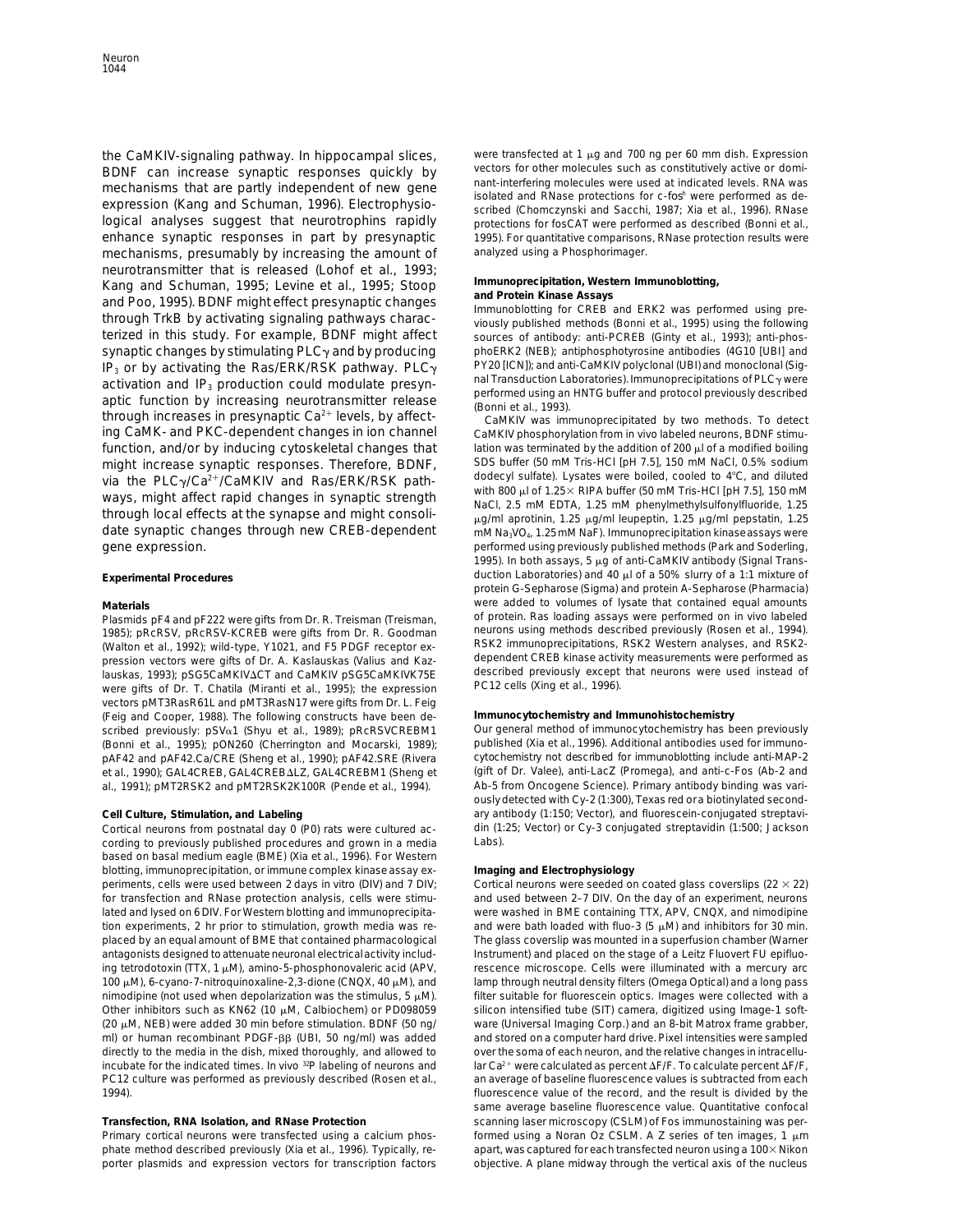For electrophysiology, hippocampal slices were prepared from male rats of the Long-Evans strain approximately 30–45 days old tion into long-term functional and structural change. Cell *83*, (63–82 g) according to previously published methods (Harris and 979–992. Teyler, 1984; Kremer et al., 1991). Half of the slices was received Baxter, R.M., Cohen, P., Obermeier, A., Ullrich, A., Downes, C.P., and into ice cold media (116.4 mM NaCl, 5.4 mM KCl, 3.2 mM CaCl<sub>2</sub>, 1.6 Doza, Y.N. (1995). Phosphotyrosine residues in the nerve-growth-<br>mM MgSO<sub>4</sub>, 26.2 mM NaHCO<sub>3</sub>, 1.0 mM NaH<sub>2</sub>PO<sub>4</sub>, 10 mM D-glucose), factor receptor (Trk and the other half was received into ice cold media that also con- pholipid metabolism and protein kinase cascades in phaeochromotained the activity antagonists TTX (1 µM), CNQX (40 µM), nimodi- cytoma (PC12) cells. Eur. J. Biochem. 234, 84–91. pine (5  $\mu$ M), and APV (100  $\mu$ M). Slices were transferred to interface<br>chambers and maintained in a humidified atmosphere at 30–31°C b. (1993). BDNF and NT-3 induce intracellular Ca<sup>2+</sup> elevation in (Harris and Teyler, 1984). BDNF (50 ng/ml) was included in the media hippocampal neurones. Neuroreport *4*, 1303–1306. and applied directly to the surface of the slice for half of the wells<br>
containing activity antagonists. An equal amount of media was in-<br>
cluded in the bath and applied directly to the surface of slices<br>
in the other well

Slices with activity antagonists were tested physiologicallyto ensure Bonni, A., Ginty, D.D., Dudek, H., and Greenberg, M.E. (1995). Serine that no synaptic responses could be generated. Two concentric and the sphosphorylated CREB induces transcription via a cooperative<br>bipolar stimulating electrodes (ultrasmall, 50 µm pole separation, and mechanism that may c Fred Haer Co., Brunswick, ME) were positioned 600-800 µm apart in the middle of stratum radiatum surrounding a single extracellular Cabelli, R.J., Hohn, A., and Shatz, C.J. (1995). Inhibition of ocular recording electrode (glass micropipette filled with 0.12 M NaCl). dominance column formation by infusion of NT-4/5 or BDNF. Sci-Alternating stimuli were delivered at one per 15 s at an intensity ence *267*, 1662–1666. that evoked field excitatory postsynaptic potentials (EPSPs) slopes<br>of approximately 1 mV/ms. Increasing stimulus intensities were used<br>to generate input-output (I-O) curves, and the half-maximal re-<br>tat visual cortex Proc to generate input–output (I–O) curves, and the half-maximal re- rat visual cortex. Proc. Natl. Acad. Sci. USA *89*, 9444–9448. sponses were monitored for 20–40 min for each independent path-<br>
May prior to induction of LTP (two trains of 100 Hz stimulation for<br>
1 s separated by a 20 s interval, repeated three times). All responses<br>
transactivates undergo long-term potentiation in response to tetanization (data not Cornell-Bell, A.H., Finkbeiner, S.M., Cooper, M.S., and Smith, S.J.<br>Shown) However, in the presence of synaptic activity antagonists (1990). Glutamate in shown). However, in the presence of synaptic activity antagonists, slices showed no EPSPs, suggesting that the pharmacological an- signaling. Science *247*, 470–473. tagonists were effective. After 2–4 hr, slices were rapidly fixed in D'Arcangelo, G., and Halegoua, S. (1993). A branched signaling<br>4% paraformaldehyde, 0.2% glutaraldehyde in 0.1 M PBS using a pathway for nerve growth fac microwave-enhanced protocol (Jensen and Harris, 1989). Slices mediated gene inductions. Mol. Cell. Biol. *13*, 3146–3155. were then transferred to PBS containing 1 mM NaF until thin (50 D'Arcangelo, G., Habas, R., Wang, S., Halegoua, S., and Salton, S.R.<br>μm) sections were cut using a vibratome. Immunostaining with the (1996). Activation of c anti-PCREB antibody on these free-floating sections was performed for transcriptional induction of the vgf gene by nerve growth factor as described previously (Ginty et al., 1993). and Ras. Mol. Cell. Biol. *16*, 4621–4631.

We thank Amgen for providing BDNF and NT-3. This work was 1467-1476. supported by National Institutes of Neurological Disease and Stroke<br>
(NINDS) grant K08 NS01817, Mental Retardation Research grant<br>
NGF and nerve impulses regulate the collateral sprouting of sensory<br>
New Investigator Award Dichter, M.A., Tischler, A.S., and Greene, L.A. (1977). Nerve growth<br>National Institutes of Health (NIH) grant NS28829 (M. E. G.); the<br>Mental Retardation Center grant NIH P30-HD18655; and a Strategic<br>Research Fund grant fr

death of adult central noradrenergic neurons in vivo. Nature *367*, 255–265.

tion. Cell *42*, 841–848. Chem. *269*, 15520–15527.

was identified, and the average pixel intensity of a 3  $\mu$ m<sup>2</sup> area in Bartsch, D., Ghirardi, M., Skehel, P.A., Karl, K.A., Herder, S.P., Chen, the center of the nucleus was sampled. M., Bailey, C.H., and Kandel, E.R. (1995). Aplysia CREB2 represses<br>- For electrophysiology, hippocampal slices were prepared from long-term facilitation: relief of repression converts

factor receptor (Trk-A). Their role in the activation of inositolphos-

mechanism that may confer specificity to neurotrophin signals. Mol.<br>Cell Neurosci. 6. 168-183.

pathway for nerve growth factor is revealed by Src-, Ras-, and Raf-

(1996). Activation of codependent transcription factors is required

Diamond, J., Foerster, A., Holmes, A., and Coughlin, M. (1992a). Acknowledgments **Sensory nerves in adult rats regenerate and restore sensory function** to the skin independently of endogenous NGF. J. Neurosci. *12*,

and Heumann, R. (1989). ras p21 protein promotes survival and fiber Received March 31, 1997; revised October 6, 1997.<br>outgrowth of cultured embyronic neurons. Neuron *2*, 1087–1096.

Dudley, D.T., Pang, L., Decker, S.J., Bridges, A.J., and Saltiel, A.R. **References** (1995). A synthetic inhibitor of the mitogen-activated protein kinase cascade. Proc. Natl. Acad. Sci. USA *92*, 7686–7689.

Alberini, C.M., Ghirardi, M., Metz, R., and Kandel, E.R. (1994). C/EBP<br>is an immediate-early gene required for the consolidation of long-<br>term facilitation. Cell 76, 1099-1114.<br>the cylic adenosine 3',5'-monophosphate (cAMP Arenas, E., and Persson, H. (1994). Neurotrophin-3 prevents the binding protein-1-mediated response to cAMP. Mol. Endocrinol. *9*,

Enslen, H., Sun, P., Brickey, D., Soderling, S.H., Klamo, E., and Bar-Sagi, D., and Feramisco, J.R. (1985). Microinjection of the ras Soderling, T.R. (1994). Characterization of Ca<sup>2+</sup>/calmodulin-depenoncogene protein into PC12 cells induces morphological differentia- dent protein kinase IV. Role in transcriptional regulation. J. Biol.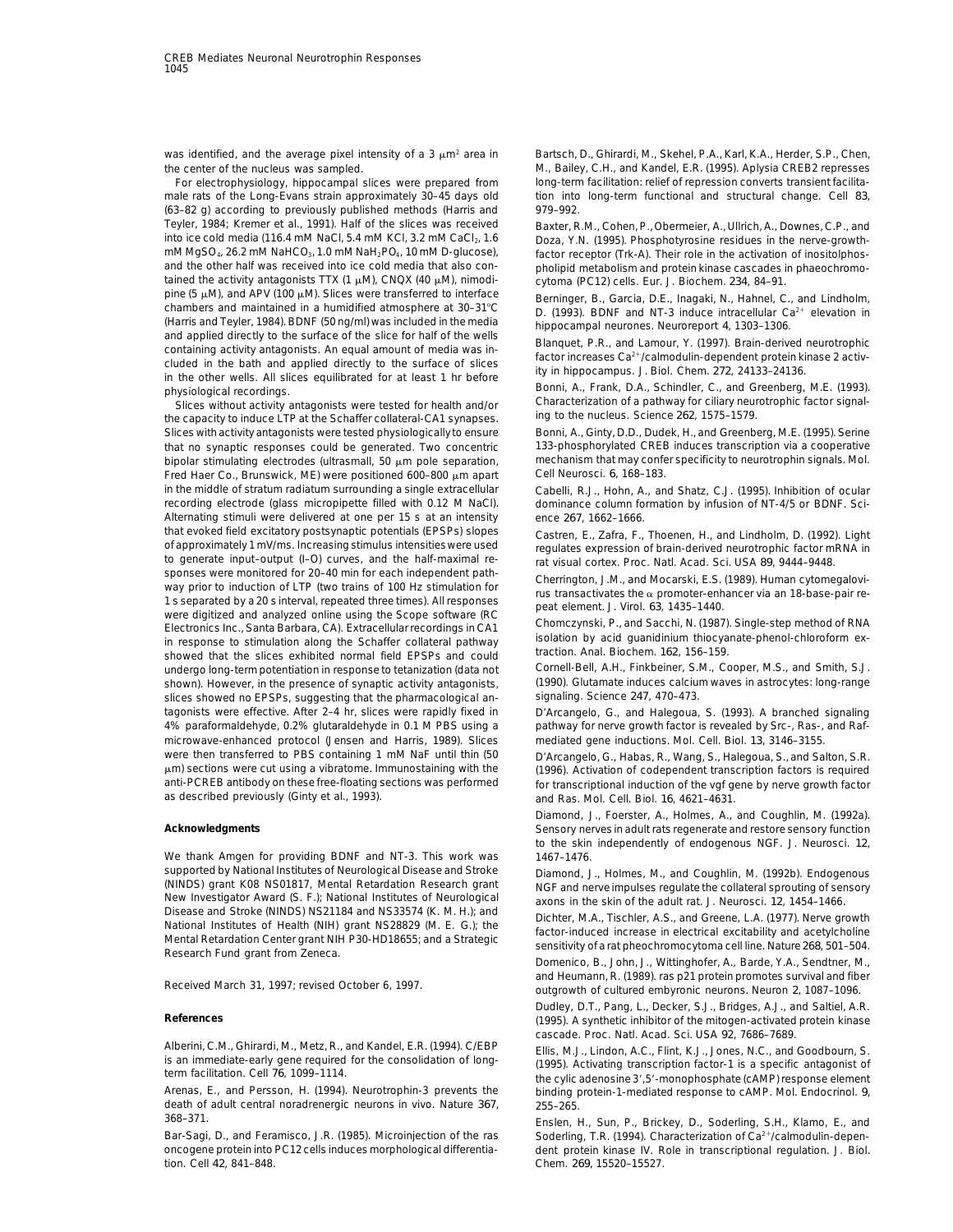Fanger, G.R., Jones, J.R., and Maue, R.A. (1995). Differential regula- Kim, H.K., Kim, J.W., Zilberstein, A., Margolis, B., Kim, J.G., Schlestion of neuronal sodium channel expression by endogenous and singer, J., and Rhee, S.G. (1997). PDGF stimulation of inositol phosexogenous tyrosine kinase receptors expressed in rat pheochromo- pholipid hydrolysis requires PLC-gamma1 phosphorylation on tyrocytoma cells. J. Neurosci. *15*, 202–213. sine residues 783 and 1254. Cell *65*, 435–441.

ation by a mutant ras protein with preferential affinity for GDP. Mol. Expression of the tyrosine kinase receptor gene trkB is confined to Cell. Biol. *8*, 3235–3243. the murine embryonic and adult nervous system. Development *109*,

845–850. Figurov, A., Pozzo-Miller, L.D., Olafsson, P., Wang, T., and Lu, B. (1996). Regulation of synaptic responses to high-frequency stimula-<br>
Klein, R., Nanduri, V., J. Jing, S.A., Lamballe, F., Tapley, P., Bryant, S., (1997). tion and LTP by neurotrophins in the hippocampus. Nature 381, Cordon-Cardo, C., Jones, K.R., Reichardt, L.F., and Barbacid, M. 706–709. (1991). The trkB tyrosine protein kinase is a receptor for brain-

use of alternative DNA-binding domains generates multiple antago- Kobayashi, M., and Kawakami, K. (1995). ATF-1CREB heterodimer nists of cAMP-induced transcription. Cell 64, 739-749. **The interact is involved in constitutive expression of the housekeeping Na,K-**

Frank, D.A., and Greenberg, M.E. (1994). CREB: a mediator of long-**ATPase and Subunit gene. Nucl. Acids Res. 23**, 2848-2855.

Gaiddon, C., Loeffler, J.P., and Larmet, Y. (1996). Brain-derived neu-<br>
rotrophic factor stimulates AP-1 and cyclic AMP-responsive ele-<br>
meurons. J. Neurochem. 66, 2279-2286.<br>
meurons. J. Neurochem. 66, 2279-2286.<br>
meurons

Greene, L.A., and Kaplan, D.R. (1995). Early events in neurotrophin Lohof, A.M., Ip, N.Y., and Poo, M.M. (1993). Potentiation of devel-<br>signalling via Trk and p75 receptors. Curr. Opin. Neurobiol. 5, oping neuromuscular sy 579–587. BDNF. Nature *363*, 350–352.

Hagag, N., Halegoua, S., and Viola, M. (1986). Inhibition of growth Maffe, L., Berardi, N., Domenici, L., Parisi, V., and Pizzorusso, T.<br>factor-induced differentiation of PC12 cells by microiniection of anti- (1992). Nerve factor-induced differentiation of PC12 cells by microinjection of anti- (1992). Nerve growth factor (NGF) prevents the shift in ocular domi-

Halegoua, S., Armstrong, R.C., and Kremer, N.E. (1996). Dissecting rats. J. Neurosci. 12, 4651-4662. the mode of action of a neuronal growth factor. Curr. Topics Micro- Marsh, H.N., Scholz, W.K., Lamballe, F., Klein, R., Nanduri, V., Barbiol. Immunol. *165*, 119–170. bacid, M.,and Palfrey, H.C. (1993). Signal transduction events medi-

term potentiation in area CA1 of the rat hippocampus. J. Physiol. *346*, 27–48. Martin, K.C., and Kandel, E.R. (1996). Cell adhesion molecules,

Squinto, S., and Lindsay, R.M. (1991). BDNF is a neurotrophic factor bold bold bold by the C.R., Wailes, L.M., Zhao, Z., Means, A.R., Chao, S., Means, A.R., Enaby States, A.R., Enaby States, A.R., Enaby States, A.R., Enaby for dopaminergic neurons of the substantia nigra. Nature 350,

lp, N.Y., Li, Y., Yancopoulos, G.D., and Lindsay, R.M. (1993a). Cul-<br>tured hippocampal neurons show responses to BDNF, NT-3, and expression. Mol. Cell. Biol. 140, 6107–6116.

Ip, N.Y., Stitt, T.N., Tapley, P., Klein, R., Glass, D.J., Fandl, J., Greene,<br>
L.A., Barbacid, M., and Yancopoulos, G.D. (1993b). Similarities and<br>
differences in the way neurotrophins interact with the Trk receptors<br>
dif

Iwata, E., Nakanishi, T., Ogawa, N., Ohyama, K., Murakami, T., and<br>
Takigawa, M. (1996). Neurotrophin-3 increases the DNA-binding ac-<br>
tivities of several transcription factors in a mouse osteoblastic cell<br>
inne. Biochim.

Kang, H., and Schuman, E.M. (1995). Long-lasting neurotrophin-<br>in fusion protection cells: comparison in the studies of the method cells: comparison of microscopic techniques, use induced enhancement of synaptic transmission in the adult hippo- in fusion proteins and detection limits. J. Microsc. *180*, 109–116.

synthesis in neurotrophin-induced hippocampal synaptic plasticity. neurons from cell death. Nature 350, 755-757.

duction by the Trk receptor. J. Neurobiol. *25*, 1404–1417. Jurkat T lymphocytes. J. Biol. Chem. *270*, 30464–30469.

Feig, L.A., andCooper, G.M. (1988). Inhibitionof NIH 3T3 cell prolifer- Klein, R., Martin-Zanca, D., Barbacid, M., and Parada, L.F. (1990).

Foulkes, N.S., Borrelli, E., and Sassone-Corsi, P. (1991). CREM gene: derived neurotrophic factor and neurotrophin-3. Cell 66, 395-403.

Korte, M., Carroll, P., Wolf, E., Brem, G., Thoenen, H., and Bonhoef- term memory from mollusks to mammals. Cell *79*, 5–8.

CREB phosphorylation in the suprachiasmatic nucleus by light and<br>a circadian clock. Science 260, 238-241.<br>Graham, R., and Gilman, M. (1991). Distinct protein targets for sig-<br>nals acting at the c-fos serum response element nals acting at the c-fos serum response element. Science *<sup>251</sup>*, and cAMP-inducible transcriptional activation. J. Biol. Chem. *<sup>268</sup>*, 189–192. 6714–6720.

oping neuromuscular synapses by the neurotrophins NT-3 and

hance distribution of visual cortical neurons in monocularly deprived

Harris, K.M., and Teyler, T.J. (1984). Development onset of long-<br>term potentiation in area CA1 of the rat hippocampus. J. Physiol. Pyramidal cell culture. J. Neurosci. 13, 4281-4292.

Hyman, C., Hofer, M., Barde, Y.A., Juhasz, M., Yancopoulos, G.D., CREB, and the formation of new synaptic connections. Neuron *17*,

230–232.<br>In N.Y. Li. Y. Yancopoulos. G.D. and Lindsay P.M. (1992a). Cull kinase types II and IV differentially regulate CREB-dependent gene

NT-4, but not NGF. J. Neurosci. 13, 3394–3405.<br>In N.Y. Stitt T.N. Taploy B. Kloin B. Glass D.J. Fandl. J. Groope M.E. (1995). Calcium activates serum response factor-dependent

structure in hippocampal slices using rapid microwave-enhanced<br>fixation. J. Neurosci. Meth. 29, 217-230.<br>Kang, H., and Schuman, E.M. (1995). Long-lasting neurotrophin-<br>Kang, H., and Schuman, E.M. (1995). Long-lasting neuro

campus. Science 267, 1658–1662.<br>Kang, H., and Schuman, E.M. (1996). A requirement for local protein Brain-derived neurotrophic factor rescues developing avian moto-Brain-derived neurotrophic factor rescues developing avian moto-

Science 273, 1402-1406. **Park, I.K., and Soderling, T.R. (1995).** Activation of Ca<sup>2+</sup>/calmodulin-Kaplan, D.R., and Stephens, R.M. (1994). Neurotrophin signal trans- dependent protein kinase (CaM-kinase IV) by CaM-kinase kinase in